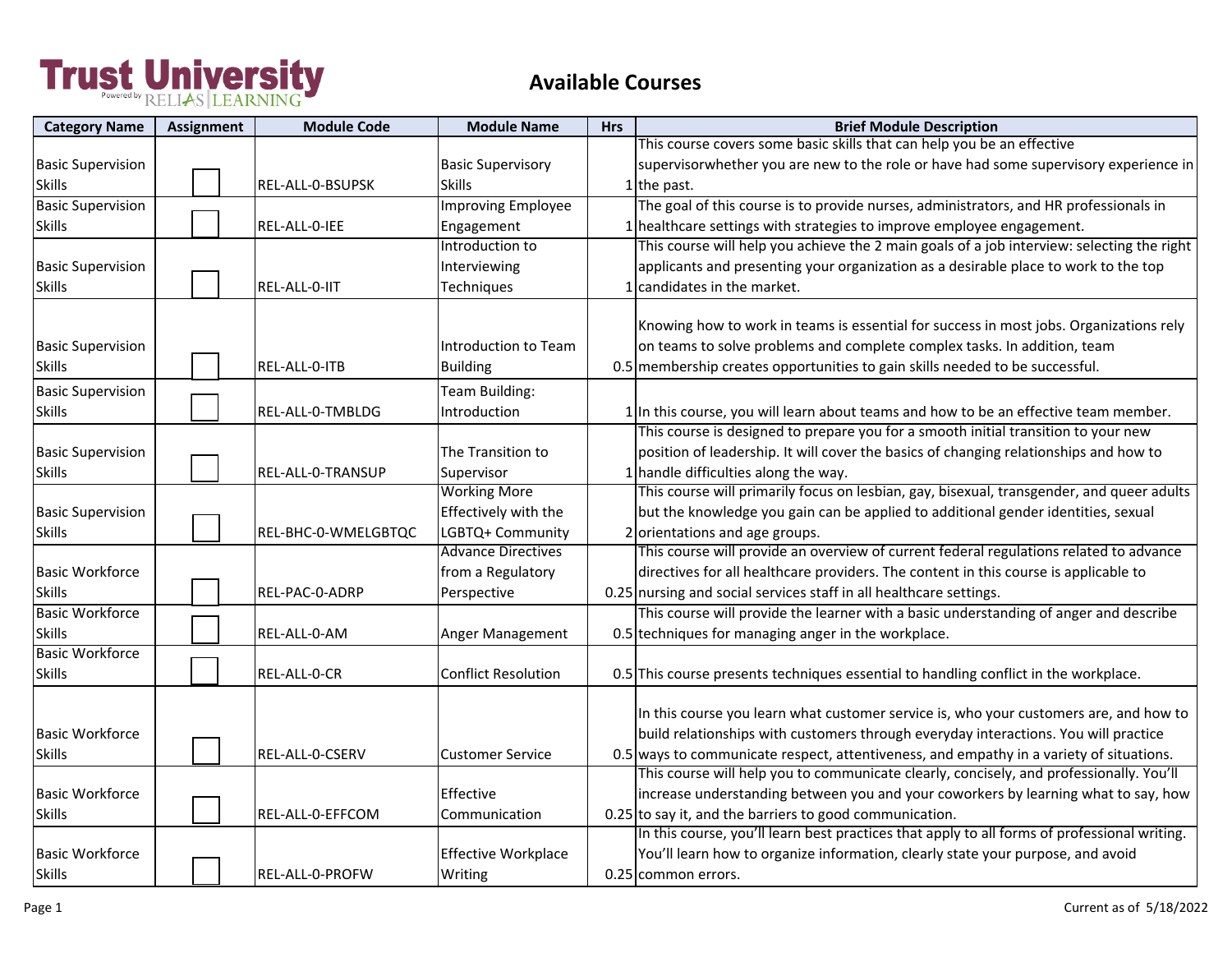| <b>Category Name</b>                    | <b>Assignment</b> | <b>Module Code</b>   | <b>Module Name</b>                                         | <b>Hrs</b> | <b>Brief Module Description</b>                                                                                                                                                                                                                                                                                                                                                                                                                           |
|-----------------------------------------|-------------------|----------------------|------------------------------------------------------------|------------|-----------------------------------------------------------------------------------------------------------------------------------------------------------------------------------------------------------------------------------------------------------------------------------------------------------------------------------------------------------------------------------------------------------------------------------------------------------|
| <b>Basic Workforce</b><br><b>Skills</b> |                   | REL-BHC-0-ISCPF      | Importance of Self-<br>Care for Frontline<br>Professionals |            | The goal of this course is to provide addictions, behavioral health counseling, marriage<br>and family therapy, nursing, nutrition and dietetics, occupational therapy, physical<br>therapy, psychology, social work, and speech-language and pathology/audiology<br>professionals in healthcare settings with practical information on effective self-care<br>1.5 strategies to use in times of prolonged stress, such as during a public health crisis. |
| <b>Basic Workforce</b><br><b>Skills</b> |                   | REL-ALL-0-MPBOUND    | Maintaining<br>Professional<br><b>Boundaries</b>           |            | The goal of this course is to share with general staff in any setting the basics of how to<br>0.5 maintain professional boundaries.                                                                                                                                                                                                                                                                                                                       |
| <b>Basic Workforce</b><br><b>Skills</b> |                   | REL-ALL-0-PSW        | Problem Solving in the<br>Workplace                        |            | In this course, you will learn how problems affect the workplace and about the<br>common obstacles to effective problem solving at work. You will also learn how to<br>lapply problem solving steps and solve common problems with common solutions.<br>Teams are essential in todays world. Whether its in a professional or personal capacity,                                                                                                          |
| <b>Basic Workforce</b><br><b>Skills</b> |                   | REL-ALL-0-WTEAM      | Working in a Team                                          |            | youve undoubtedly worked in a team before. This course provides you with the<br>0.5 essential components to be an effective team member.                                                                                                                                                                                                                                                                                                                  |
| <b>Basic Workforce</b><br><b>Skills</b> |                   | REL-ALL-0-WWDP       | Working with Difficult<br>People                           |            | In this course, you'll learn strategies to calmly address misunderstandings before they<br>blow up. Professional relationships can improve when you know how to deal with<br>0.25 differences, communicate clearly, and listen respectfully.                                                                                                                                                                                                              |
| <b>Basic Workforce</b><br><b>Skills</b> |                   | REL-ALL-0-WSU        | <b>Workplace Substance</b><br>Use                          |            | The goal of this course is to provide managers and leaders with an understanding of<br>the competencies needed to identify and manage employees with substance use<br>2 issues.                                                                                                                                                                                                                                                                           |
| Compliance/Safet                        |                   | REL-ALL-0-AAD        | <b>About Advance</b><br><b>Directives</b>                  |            | The goal of this course is to inform all healthcare staff about the basics of advance<br>0.5 directives.                                                                                                                                                                                                                                                                                                                                                  |
| Compliance/Safet                        |                   | REL-PAC-0-ACGC       | <b>About Caregiver</b><br>Conduct                          |            | This course discusses proper employee conduct and professionalism when caring for<br>others. It also discusses how to develop and maintain professional relationships with<br>1 the individuals you care for.                                                                                                                                                                                                                                             |
| Compliance/Safet                        |                   | REL-SRC-0-APM        | <b>Accident Prevention</b><br>and Management               |            | As a caregiver, you have a responsibility to ensure the safest environment possible for<br>the individuals you serve. This course will help you prevent and manage accidents that<br>0.75 occur as a result of environmental hazards.                                                                                                                                                                                                                     |
| Compliance/Safet                        |                   | REL-ALL-0-ADVDIR     | <b>Advance Directives</b>                                  |            | It's important for everyone to have a basic understanding of what advance directives<br>$0.5$ are and when they are applied so personal wishes can be observed at the end of life.                                                                                                                                                                                                                                                                        |
| Compliance/Safet                        |                   | REL-ALL-0-BCORPC     | <b>Basics of Corporate</b><br>Compliance                   |            | The goal of this course is to help staff recognize and report unlawful and unethical<br>0.5 behavior.                                                                                                                                                                                                                                                                                                                                                     |
| Compliance/Safet<br>Iy                  |                   | <b>REL-ALL-0-BDD</b> | <b>Basics of Defensive</b><br><b>Driving</b>               |            | In this course, you'll learn how to identify potential hazards while driving, and several<br>defensive driving techniques. The goal of this educational program is to provide all<br>0.5 staff with knowledge of defensive driving techniques.                                                                                                                                                                                                            |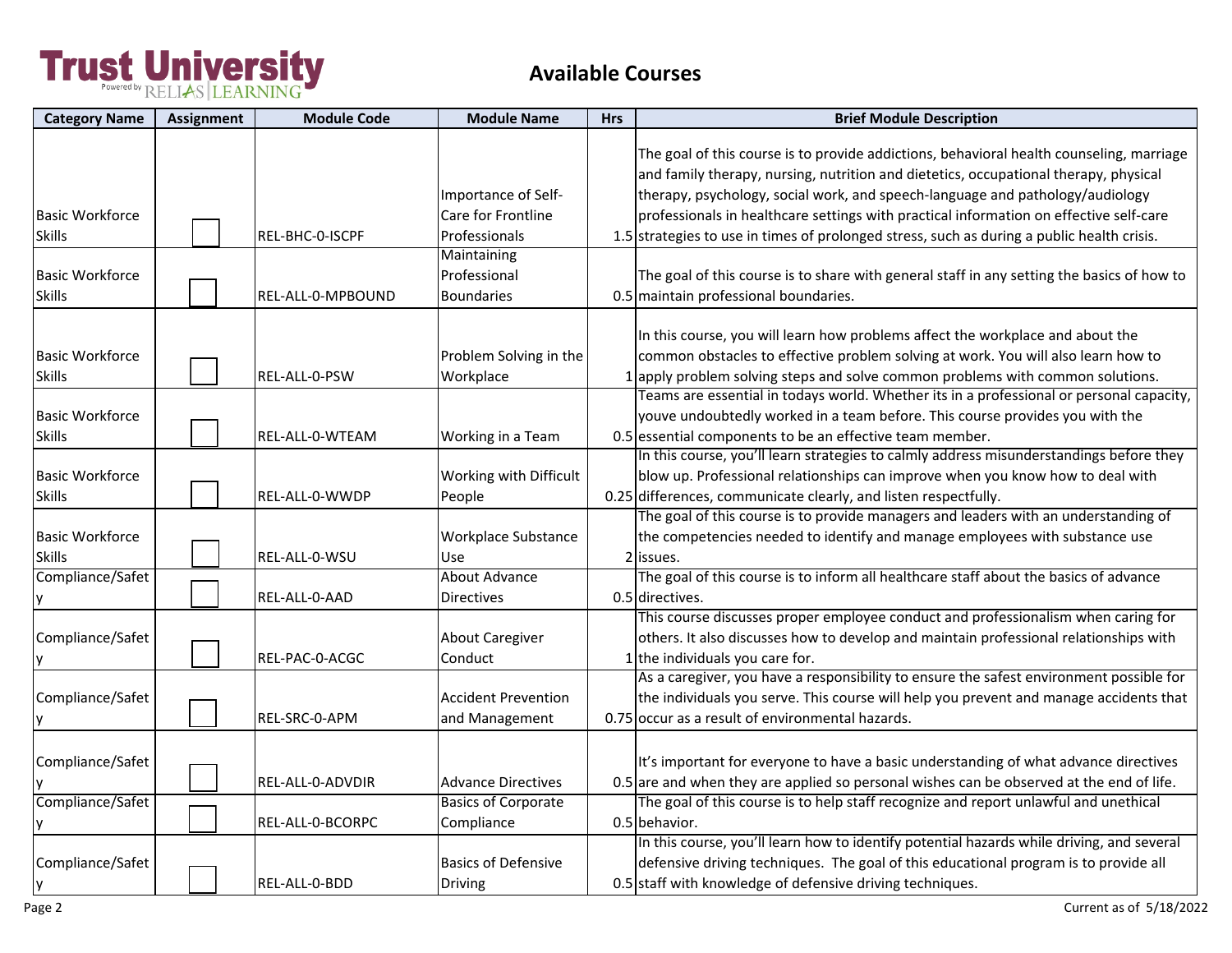| <b>Category Name</b> | <b>Assignment</b> | <b>Module Code</b> | <b>Module Name</b>          | <b>Hrs</b> | <b>Brief Module Description</b>                                                                                                                                   |
|----------------------|-------------------|--------------------|-----------------------------|------------|-------------------------------------------------------------------------------------------------------------------------------------------------------------------|
|                      |                   |                    |                             |            | This course provides a detailed review of HIV infection and its progression to AIDS, its                                                                          |
| Compliance/Safet     |                   |                    | Beyond the Basics of        |            | effects on an individual's cellular function, and epidemiological aspects of prevalence                                                                           |
|                      |                   | REL-ALL-0-BBH      | <b>HIV</b>                  |            | 1 and incidence.                                                                                                                                                  |
|                      |                   |                    |                             |            | This course provides guidance for safe work practices while working with or around                                                                                |
| Compliance/Safet     |                   |                    | <b>Biomedical Waste</b>     |            | biomedical waste. It will help you meet the training goals that may be required by                                                                                |
|                      |                   | REL-PAC-0-BWM      | Management                  |            | 0.5 regulation or your company!                                                                                                                                   |
|                      |                   |                    |                             |            |                                                                                                                                                                   |
|                      |                   |                    | Bloodborne                  |            | This course engages the learner in the tools and practices for workplace safety,                                                                                  |
| Compliance/Safet     |                   |                    | Pathogens and               |            | including standard precautions, proper handwashing, the use of personal protective                                                                                |
|                      |                   | REL-PAC-0-BPSP     | <b>Standard Precautions</b> |            | 1 equipment, and the steps to take if one is exposed to a bloodborne pathogen.                                                                                    |
| Compliance/Safet     |                   |                    | Bullying in the             |            | The goal of this course is to educate all employees on how to recognize, respond to,                                                                              |
|                      |                   | REL-ALL-0-BINW     | Workplace                   |            | 0.25 and prevent bullying.                                                                                                                                        |
|                      |                   |                    |                             |            | The goal of this course is to raise awareness about this cultural crisis. Education and                                                                           |
| Compliance/Safet     |                   |                    | Children and Domestic       |            | prevention are the keys to breaking the cycle. Parents must learn how to model non-                                                                               |
|                      |                   | REL-PAC-0-CDV      | Violence                    |            | 1 violent behaviors.                                                                                                                                              |
| Compliance/Safet     |                   |                    | <b>Cultural Awareness</b>   |            | The course engages the learner in comparing cultural similarities and differences, and                                                                            |
|                      |                   | REL-PAC-0-CAOA     | and the Older Adult         |            | 1 how these may impact the approach to care.                                                                                                                      |
| Compliance/Safet     |                   |                    |                             |            | This course provides important information about becoming more respectful and                                                                                     |
|                      |                   | REL-ALL-0-CDIV     | <b>Cultural Competence</b>  |            | 0.5 culturally competent.                                                                                                                                         |
|                      |                   |                    |                             |            |                                                                                                                                                                   |
|                      |                   |                    |                             |            | The goal of this course is to provide education to entry-level professional counselors,                                                                           |
|                      |                   |                    |                             |            | marriage and family therapists, alcohol and drug counselors, psychologists, nurses, and                                                                           |
|                      |                   |                    | <b>Decreasing Medical</b>   |            | social workers working in the health and human services field about types, prevalence,                                                                            |
| Compliance/Safet     |                   |                    | and Treatment Errors        |            | causes, and consequences of medical and treatment errors in the behavioral health                                                                                 |
|                      |                   | REL-BHC-0-DTEBH    | in Behavioral Health        |            | 1 setting, as well as how to address them and reduce risk of future errors.                                                                                       |
|                      |                   |                    |                             |            | This training presentation will explain how you can support diversity in our                                                                                      |
|                      |                   |                    | Diversity for All           |            | organization. At the end of the training session, you will be able to identify how we are                                                                         |
| Compliance/Safet     |                   |                    | <b>Employees for</b>        |            | diverse, understand the challenges and opportunities of workplace diversity, help avoid                                                                           |
|                      |                   | REL-ALL-HCPRO-DAEH | Healthcare                  |            | 0.25 discrimination, and follow company policy.                                                                                                                   |
|                      |                   |                    |                             |            |                                                                                                                                                                   |
|                      |                   |                    | Diversity, Equity, and      |            | DEI training should be integrated into the standard hiring and onboarding process for                                                                             |
| Compliance/Safet     |                   |                    | Inclusion for the           |            | the entire healthcare workforce. The goal of this course is to provide healthcare                                                                                 |
|                      |                   | REL-ALL-0-DEIHE    | <b>Healthcare Employee</b>  |            | 1.5 employees with training about Diversity, Equity, and Inclusion (DEI).                                                                                         |
|                      |                   |                    | Domestic Violence           |            |                                                                                                                                                                   |
|                      |                   |                    | Awareness for               |            |                                                                                                                                                                   |
| Compliance/Safet     |                   |                    |                             |            | The goal of this course is to enhance the ability of nurses in various settings to identify<br>2 and treat people who are victims of domestic violence and abuse. |
|                      |                   | REL-ALL-0-DVAHP    | <b>Healthcare Personnel</b> |            |                                                                                                                                                                   |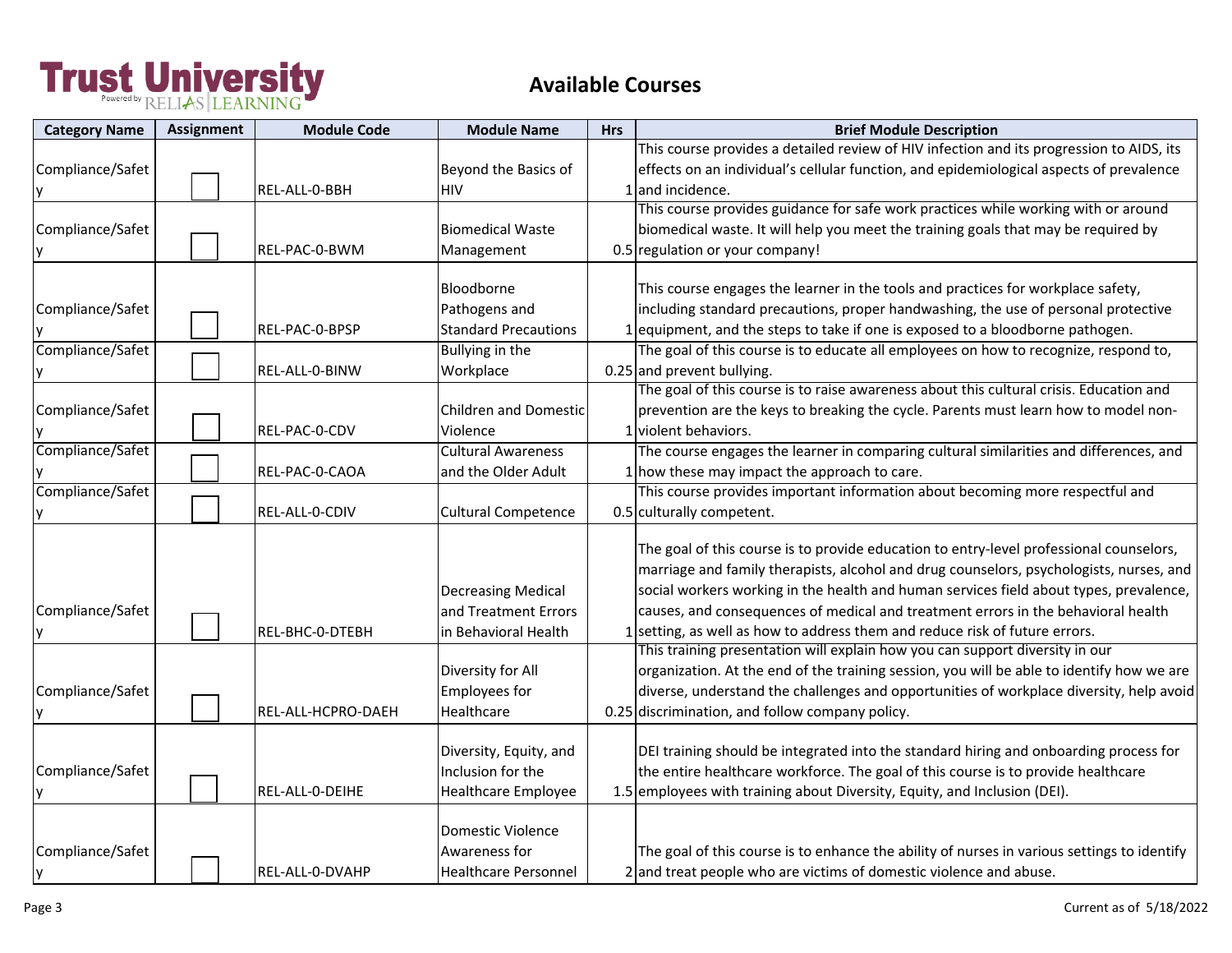| <b>Category Name</b>   | <b>Assignment</b> | <b>Module Code</b> | <b>Module Name</b>                            | <b>Hrs</b> | <b>Brief Module Description</b>                                                                                                                                                                                                                                                                                                                                                                |
|------------------------|-------------------|--------------------|-----------------------------------------------|------------|------------------------------------------------------------------------------------------------------------------------------------------------------------------------------------------------------------------------------------------------------------------------------------------------------------------------------------------------------------------------------------------------|
| Compliance/Safet       |                   | REL-PAC-0-CTCP     | Duties of a Caregiver                         |            | This course covers the basic scope of a caregiver's job including how to preserve your<br>clients' safety and integrity, help with mobility and independence, and how to work<br>1 within the rules and regulations that govern your job.                                                                                                                                                      |
| Compliance/Safet       |                   | REL-ALL-0-EPR      | Emergency<br>Preparedness<br>Regulations      |            | This course assists learners on how to successfully address key rule components,<br>including the risk assessment and emergency plan, policies and procedures, the<br>1.5 communications plan, training and testing, and emergency fuel and generator testing.                                                                                                                                 |
| Compliance/Safet<br>ΙV |                   | REL-PAC-0-ENCCI    | <b>Encouraging Client</b><br>Independence     |            | This course discusses methods used for restoring independence using person-centered<br>. care. It also discusses the use of assistive devices to help encourage independence.                                                                                                                                                                                                                  |
| Compliance/Safet       |                   | REL-ALL-0-ESSQI    | <b>Essentials of Quality</b><br>Improvement   |            | Making positive changes to improve healthcare is a vital factor in all healthcare<br>settings. All staff play a vital role in change and must grasp the concepts of quality<br>improvement, or QI. In this course, you will learn the basic concepts of QI in<br>0.25 healthcare.                                                                                                              |
| Compliance/Safet       |                   | REL-ALL-0-EDMTB    | <b>Ethical Decision</b><br>Making: The Basics |            | This course provides you with some basic tools and concepts for ethical decision<br>making in the workplace. It is not intended to replace guidelines established by your<br>organization professional association. You should have a good working knowledge of<br>0.5 your organization's ethics code, and refer to it whenever you make an ethical decision.                                 |
| Compliance/Safet       |                   | REL-ALL-0-ETHCC    | <b>Ethics and Corporate</b><br>Compliance     |            | This course discusses the laws and behaviors related to ethics. It also discusses your<br>responsibilities in preventing and identifying unlawful and unethical behavior. The goal<br>of this course is to familiarize general staff in healthcare settings with the most<br>0.5 common types of fraudulent and improper conduct.                                                              |
| Compliance/Safet       |                   | REL-PAC-0-FSEP     | Fire Safety and<br>Emergency<br>Preparedness  |            | The purpose of this course is to familiarize the learner with fire safety and emergency<br>preparedness in the community care setting. The course engages learners in learning<br>basic fire safety practices, fire emergency response procedures, equipment use,<br>2 prevention, and emergency preparedness planning.                                                                        |
| Compliance/Safet       |                   | REL-PAC-0-FA1      | First Aid - Part 1                            |            | The purpose of this course is to provide an overview of basic first aid principles for<br>injury-related emergencies encountered in the community. This course also reviews<br>appropriate safety measures and responses for injuries caused by trauma, thermal<br>1 factors, and stings or bites.                                                                                             |
| Compliance/Safet<br>y  |                   | REL-PAC-0-FA2      | First Aid - Part 2                            |            | The purpose of this course is to provide an overview of basic first aid principles for<br>sudden illness-related emergencies encountered in the community. Appropriate safety<br>measures and responses are reviewed for conditions of the neurological, cardiac,<br>respiratory, gastrointestinal, and endocrine systems, as well as emergency situations<br>1 involving special populations. |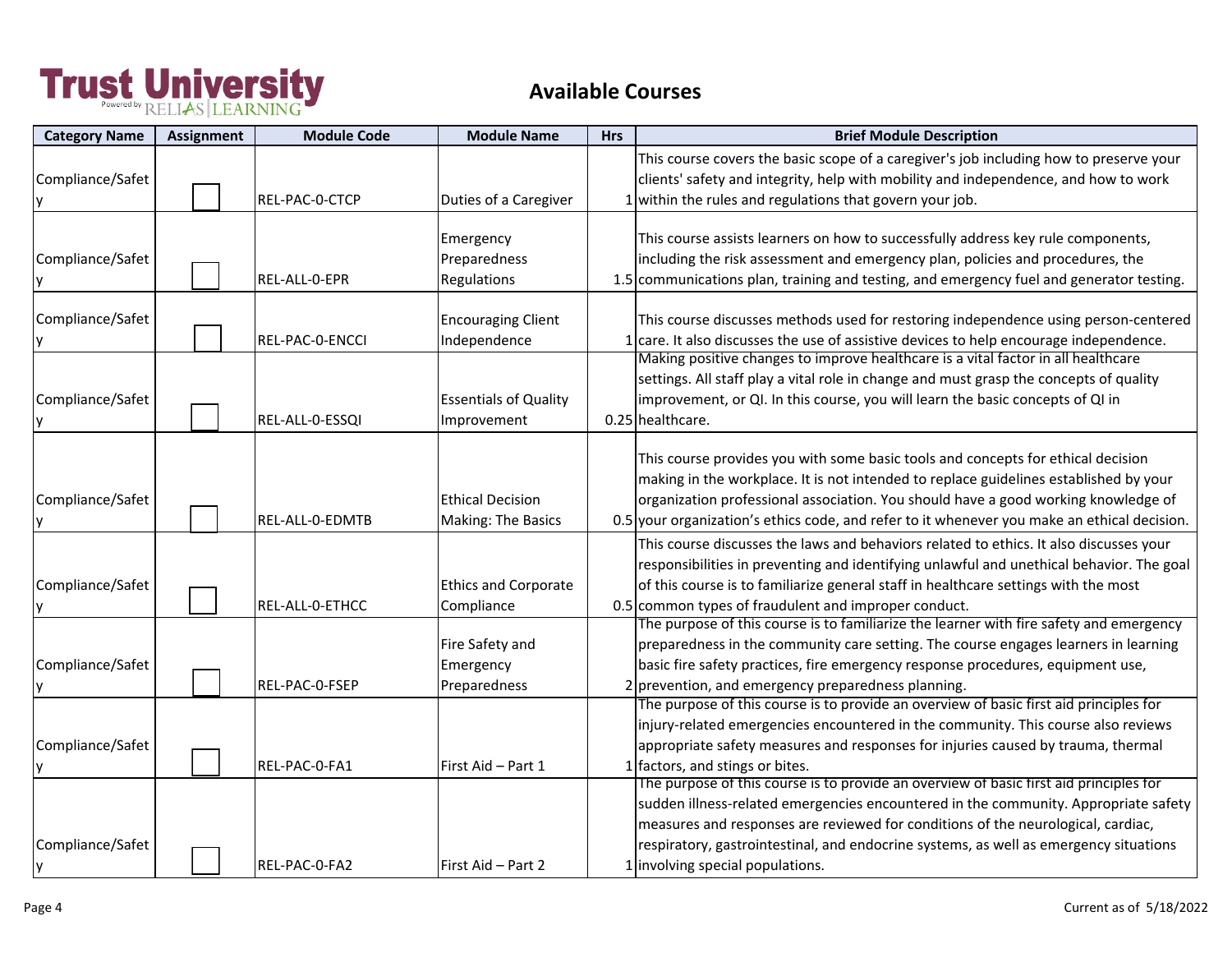| <b>Category Name</b> | Assignment | <b>Module Code</b>   | <b>Module Name</b>         | <b>Hrs</b> | <b>Brief Module Description</b>                                                              |
|----------------------|------------|----------------------|----------------------------|------------|----------------------------------------------------------------------------------------------|
|                      |            |                      |                            |            |                                                                                              |
| Compliance/Safet     |            |                      |                            |            | This course will teach you basic first aid strategies so that you can respond effectively    |
|                      |            | REL-ALL-0-FIRSTAID   | First Aid Refresher        |            | 1 to a range of situations, from minor injuries to life-threatening emergencies.             |
|                      |            |                      |                            |            | Preventing and managing these behaviors helps ensure everyone's safety. You must             |
| Compliance/Safet     |            |                      | <b>Handling Aggressive</b> |            | quickly intervene to de-escalate the situation. The goal of this course is to train staff on |
|                      |            | REL-PAC-0-HABXY      | <b>Behaviors</b>           |            | 0.5 steps to prevent and manage aggressive behaviors.                                        |
|                      |            |                      |                            |            | This course is about harassment in the workplace, including sexual harassment and            |
|                      |            |                      |                            |            | other types of workplace harassment. It looks at the basic skills needed to deal with        |
| Compliance/Safet     |            |                      | Harassment in the          |            | situations involving harassment. This course will provide information that will help         |
|                      |            | REL-ALL-0-HW         | Workplace                  |            | 1 produce a healthy work environment that is free of harassment.                             |
|                      |            |                      | HIPAA Do's and             |            |                                                                                              |
|                      |            |                      | Don'ts: Electronic         |            | During this course, you will be asked to make decisions on how to respond or                 |
| Compliance/Safet     |            |                      | Communication and          |            | communicate in specific situations. Your goal is to get through the course without           |
|                      |            | REL-ALL-0-HSOCM      | Social Media               |            | 0.5 committing a HIPAA violation.                                                            |
| Compliance/Safet     |            |                      |                            |            | In this course, the learner will learn about the Privacy Rule and ways to prevent            |
|                      |            | REL-ALL-0-HPRIV      | <b>HIPAA Privacy</b>       |            | 0.5 breaches.                                                                                |
|                      |            |                      |                            |            | To maintain compliance with HIPAA, all healthcare workers must follow the                    |
| Compliance/Safet     |            |                      |                            |            | requirements of the Security Rule. In this course, the learner will learn about the          |
|                      |            | REL-ALL-0-HSEC       | <b>HIPAA Security</b>      |            | 0.5 Security Rule and ways they can prevent breaches.                                        |
| Compliance/Safet     |            |                      |                            |            | The goal of this course is to provide all staff with an overview of the principles of        |
|                      |            | REL-ALL-0-HBAS       | <b>HIPAA: Basics</b>       |            | 0.5 HIPAA.                                                                                   |
|                      |            |                      |                            |            |                                                                                              |
|                      |            |                      | HIPAA: Do's and            |            |                                                                                              |
|                      |            |                      | Don'ts of Social Media     |            |                                                                                              |
| Compliance/Safet     |            |                      | and Electronic             |            | The goal of this course is to make all employees more aware of how to comply with            |
|                      |            | REL-ALL-0-HDDSMEC    | Communication              |            | 0.5 HIPAA when using electronic communication.                                               |
|                      |            |                      | HIPAA: Do's and            |            |                                                                                              |
|                      |            |                      | Don'ts of Social Media     |            | In this course, you will learn how to avoid violating the Health Insurance Portability and   |
|                      |            |                      | and Electronic             |            | Accountability Act, known as HIPAA, when using electronic communications. The goal           |
| Compliance/Safet     |            |                      | <b>Communication Self-</b> |            | of this course is to make all employees in post-acute care settings more aware of how        |
|                      |            | REL-ALL-0-HDDSMEC-R1 | Paced                      |            | 0.25 to comply with HIPAA when using electronic communication.                               |
|                      |            |                      |                            |            | All healthcare organizations must follow a specific HIPAA rule, known as the Privacy         |
|                      |            |                      |                            |            | Rule. This rule limits the use and disclosure of protected health information, known as      |
| Compliance/Safet     |            |                      |                            |            | PHI. The goal of this course is to provide all staff with knowledge of the HIPAA Privacy     |
|                      |            | REL-ALL-0-HPRR       | HIPAA: Privacy Rule        |            | $0.25$ Rule.                                                                                 |
|                      |            |                      |                            |            | This course follows Manuel as he goes through the HIV/AIDS diagnosis process.                |
| Compliance/Safet     |            |                      | HIV/AIDS - Diagnosis       |            | Through Manuel's appointments and interactions with the hospital staff, you are given        |
|                      |            | REL-PAC-0-DES        | and Early Stages           |            | 1 a close look at the early stages of HIV/AIDS.                                              |
| Page 5               |            |                      |                            |            | Current as of 5/18/2022                                                                      |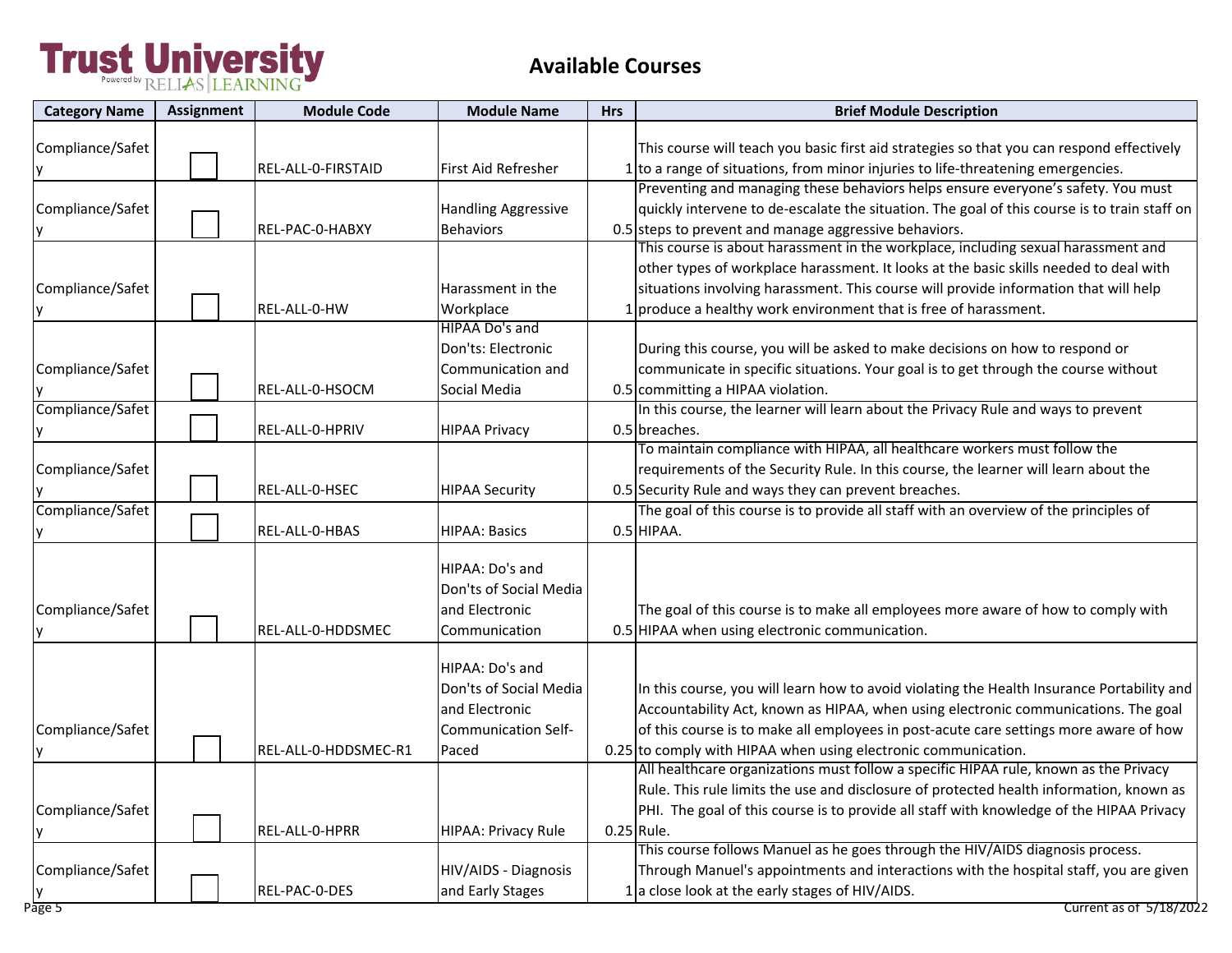### **Available Courses**

| <b>Category Name</b> | <b>Assignment</b> | <b>Module Code</b>     | <b>Module Name</b>          | <b>Hrs</b> | <b>Brief Module Description</b>                                                             |
|----------------------|-------------------|------------------------|-----------------------------|------------|---------------------------------------------------------------------------------------------|
|                      |                   |                        |                             |            | This course is an intimate interview with Alora Gale, who was diagnosed with AIDS at        |
|                      |                   |                        |                             |            | the age of 6. In this illustrated interview, Alora Gale candidly discusses her diagnoses,   |
| Compliance/Safet     |                   |                        | HIV/AIDS - Focusing         |            | her symptoms, her treatments, and generally how suffering from AIDS has had an              |
|                      |                   | REL-PAC-0-FI           | on the Individual           |            | 1 impact on her life.                                                                       |
| Compliance/Safet     |                   |                        | HIV/AIDS - The Elder's      |            | This course will help you provide care for a client with HIV/AIDS. Elderly clients with     |
| ΙY                   |                   | REL-PAC-0-EE           | Experience                  |            | 1 HIV/AIDS have special needs and considerations for care.                                  |
|                      |                   |                        | HIV/AIDS -                  |            | This course teaches the difference between the virus (HIV) and the disease (AIDS).          |
| Compliance/Safet     |                   |                        | Understanding the           |            | Keep yourself and your clients safer and healthier by understanding how the virus is        |
|                      |                   | REL-PAC-0-UI           | Illness                     |            | 1 spread and what precautions to use to prevent its spread.                                 |
| Compliance/Safet     |                   |                        | Human Trafficking: A        |            | The goal of this course is to provide healthcare staff with critical steps to recognize and |
|                      |                   | REL-ALL-0-HTAGE        | <b>Growing Epidemic</b>     |            | 2 respond to human trafficking.                                                             |
|                      |                   |                        | Identifying and             |            |                                                                                             |
|                      |                   |                        | Handling a Person           |            |                                                                                             |
| Compliance/Safet     |                   |                        | with Drug Seeking           |            | This course presents Pro on the Go instruction for how to identify and handle a person      |
|                      |                   | REL-PAC-0-POTGC-IHPDSB | <b>Behaviors</b>            |            | 0 with drug seeking behaviors.                                                              |
|                      |                   |                        |                             |            |                                                                                             |
|                      |                   |                        | Identifying and             |            |                                                                                             |
| Compliance/Safet     |                   |                        | Managing Impairment         |            | The goal of this course is to provide all staff with an overview of how to recognize        |
|                      |                   | REL-ALL-0-IMICW        | in the Workplace            |            | 0.5 impairment and what to do about it.                                                     |
|                      |                   |                        | Identifying and             |            | This course will teach you about the various types of child abuse and neglect that are      |
| Compliance/Safet     |                   |                        | Responding to Child         |            | currently the most common, and the physical and behavioral warning signs that may           |
|                      |                   | REL-BHC-0-IRCAN        | Abuse and Neglect           |            | 1.5 accompany different kinds of child maltreatment.                                        |
|                      |                   |                        |                             |            |                                                                                             |
|                      |                   |                        | Impaired Co-Workers:        |            | Impairment in the workplace is a serious topic that can be uncomfortable to address.        |
| Compliance/Safet     |                   |                        | Identification and          |            | You will learn how to recognize impairment, what to do about it, and how early              |
|                      |                   | REL-ALL-0-ICWIM        | Management                  |            | 0.5 intervention can save a co-worker's career.                                             |
|                      |                   |                        |                             |            | It is your obligation to report and examine incidents to prevent future occurrences.        |
| Compliance/Safet     |                   |                        | Incident Reporting in       |            | Your prompt and accurate reporting is vital to ensuring a safe, risk-free, and secure       |
|                      |                   | REL-BHC-0-IRBH         | <b>Behavioral Health</b>    |            | 0.5 environment for clients, staff, volunteers, and visitors.                               |
|                      |                   |                        |                             |            | In order to prevent these infections, you must be familiar with infection control and       |
| Compliance/Safet     |                   |                        | Infection Control and       |            | prevention procedures. In this module, you will learn about healthcare-associated           |
|                      |                   | REL-SRC-0-ICP          | Prevention                  |            | 1 infections and the steps you can take to prevent them.                                    |
| Compliance/Safet     |                   |                        | <b>Infection Control:</b>   |            | This course presents Pro on the Go instruction for implementing infection control           |
|                      |                   | REL-PAC-0-POTGC-ICAP   | <b>Airborne Precautions</b> |            | O measures to prevent transmission of airborne disease.                                     |
| Compliance/Safet     |                   |                        | <b>Infection Control:</b>   |            | This module reviews the steps needed to maintain contact precautions including topics       |
|                      |                   | REL-PAC-0-POTGC-ICCP   | <b>Contact Precautions</b>  |            | Oon PPE, transportation, equipment, and placement.                                          |
| Compliance/Safet     |                   |                        | Infection Control:          |            | This module reviews the steps to take to maintain droplet precautions including topics      |
| y                    |                   | REL-PAC-0-POTGC-ICDP   | <b>Droplet Precautions</b>  |            | Oon PPE, transportation, equipment, and placement.                                          |

Page 6 Current as of 5/18/2022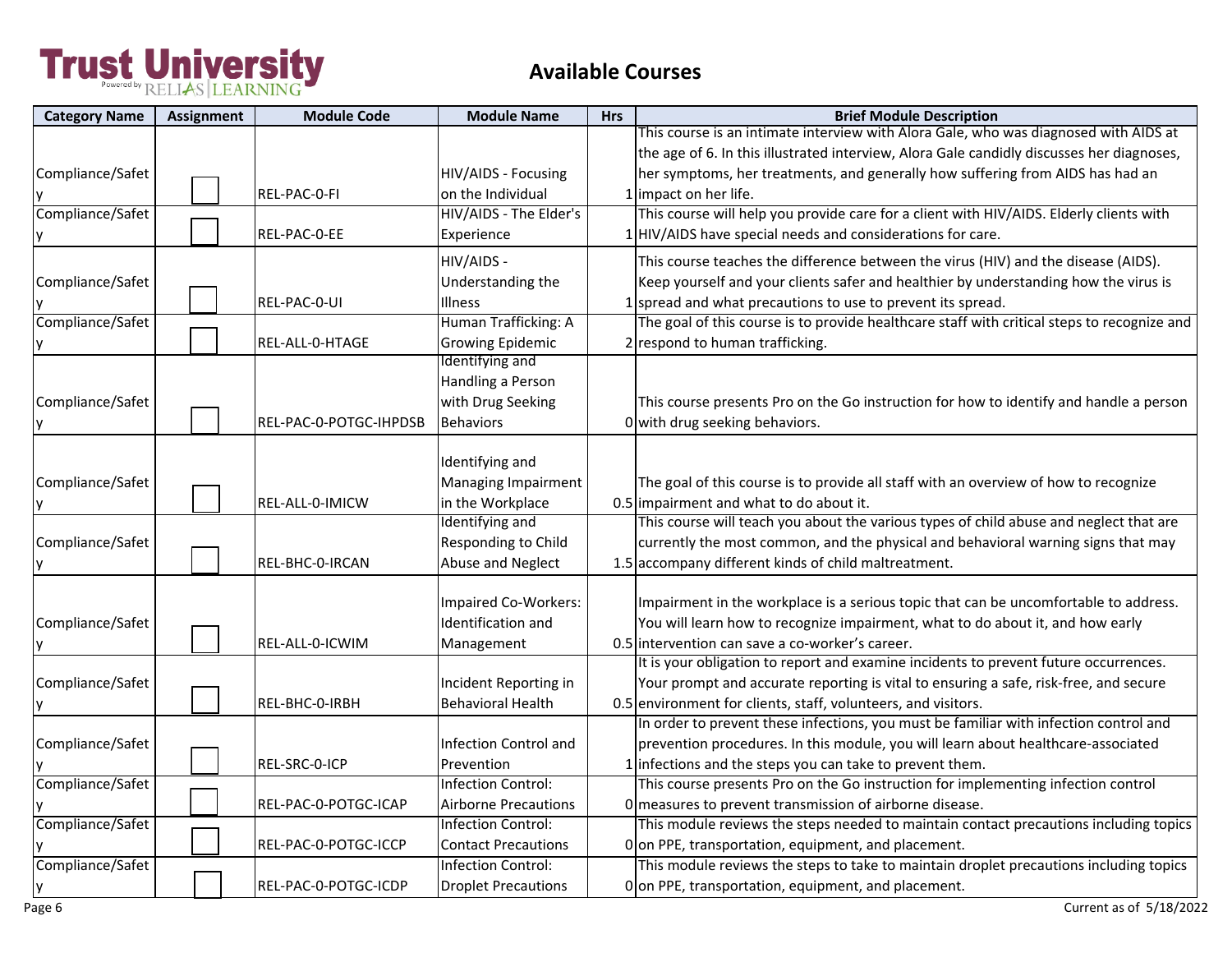| <b>Category Name</b> | <b>Assignment</b> | <b>Module Code</b>    | <b>Module Name</b>          | <b>Hrs</b> | <b>Brief Module Description</b>                                                                |
|----------------------|-------------------|-----------------------|-----------------------------|------------|------------------------------------------------------------------------------------------------|
|                      |                   |                       | Infection Control:          |            |                                                                                                |
| Compliance/Safet     |                   |                       | Isolation and               |            | The goal of this course is to educate nursing professionals in long-term care facilities on    |
|                      |                   | REL-PAC-0-ISOCO       | Cohorting                   |            | 0.5 the use of isolation and cohorting to help prevent the spread of infections.               |
|                      |                   |                       |                             |            |                                                                                                |
|                      |                   |                       | Interrupting                |            | Building on the concepts and strategies presented in Recognizing and Overcoming                |
|                      |                   |                       | <b>Unconscious Bias for</b> |            | Unconscious Bias, this course offers strategies for eliminating unconscious bias from          |
| Compliance/Safet     |                   |                       | Supervisors in the          |            | personnel decisions and how to recognize and counteract microaggressions that often            |
|                      |                   | REL-ALL-HCPRO-IUBSHI  | Healthcare Industry         |            | 0.75 stem from unconscious bias.                                                               |
| Compliance/Safet     |                   |                       | Lockout/Tagout              |            | The goal of this course is to provide all staff with an overview of lockout/tagout             |
|                      |                   | REL-ALL-0-LOTOP       | Procedures                  |            | 0.25 procedures.                                                                               |
| Compliance/Safet     |                   |                       | <b>Managing Bug</b>         |            | The goal of this course is to provide all staff with measures to prevent or deal with          |
|                      |                   | REL-ALL-0-MBI         | Infestations                |            | 0.25 infestations.                                                                             |
|                      |                   |                       |                             |            |                                                                                                |
| Compliance/Safet     |                   |                       |                             |            | This course discusses the precautions and interventions to follow to prevent a resident        |
|                      |                   | REL-PAC-0-MANEL       | <b>Managing Elopement</b>   |            | 0.5 from eloping. It also discusses the process for how to respond if a resident elopes.       |
|                      |                   |                       | <b>Medical Record</b>       |            |                                                                                                |
|                      |                   |                       | Documentation &             |            |                                                                                                |
|                      |                   |                       | Legal Information for       |            | Certified nursing assistants, or CNAs, give important and valuable care in all types of        |
| Compliance/Safet     |                   |                       | <b>Certified Nursing</b>    |            | settings. Just as important as the care you give is the documentation of that care. This       |
|                      |                   | REL-SRC-0-MRDLICNA    | Assistants                  |            | course will offer you guidance on documentation and legal aspects of care.                     |
|                      |                   |                       |                             |            | The purpose of this course is to help you, whether you work in a skilled nursing facility      |
| Compliance/Safet     |                   |                       | <b>Minimizing Medical</b>   |            | or an assisted living community, recognize error-prone situations and the factors that         |
|                      |                   | REL-PAC-0-MMEL        | Errors                      |            | impact medical errors in an effort to prevent them.                                            |
| Compliance/Safet     |                   |                       | Minimizing Trips,           |            |                                                                                                |
|                      |                   | REL-ALL-0-MSTF        | Slips, and Falls            |            | 0.25 The goal of this course is to help all employees minimize trips, slips, and falls.        |
|                      |                   |                       |                             |            | The prevention and control of MDROs are an important component to all infection                |
| Compliance/Safet     |                   |                       | Multi-drug Resistant        |            | control programs. Therefore, all healthcare workers need to understand the                     |
|                      |                   | REL-ALL-0-MDRO-V2     | Organisms (MDROs)           |            | 0.5 importance of preventing MDROs and strategies to do so.                                    |
|                      |                   |                       |                             |            |                                                                                                |
| Compliance/Safet     |                   |                       | Obtaining a Restraint-      |            | This course discusses the different types of restraints and when restraints are                |
|                      |                   | REL-PAC-0-ORFE        | Free Environment            |            | 0.75 appropriate to use. It also discusses your role in creating a restraint-free environment. |
|                      |                   |                       |                             |            | Many people require the use of Oxygen (O2) on a regular basis outside the hospital.            |
| Compliance/Safet     |                   |                       |                             |            | This course will teach learners to recognize supplemental Oxygen, understand the risks         |
|                      |                   | REL-ALL-0-OXYSFTY     | Oxygen Safety               |            | 0.25 and dangers, and properly handle supplemental Oxygen.                                     |
|                      |                   |                       | PCI Compliance              |            | Level I training provides employees with a solid understanding of how to properly              |
| Compliance/Safet     |                   |                       | <b>Security Awareness</b>   |            | protect credit card and personal information. This course also teaches a user about            |
|                      |                   | REL-ALL-CFISA-PCIDSS1 | Training Level I            |            | 1 basic safe internet use.                                                                     |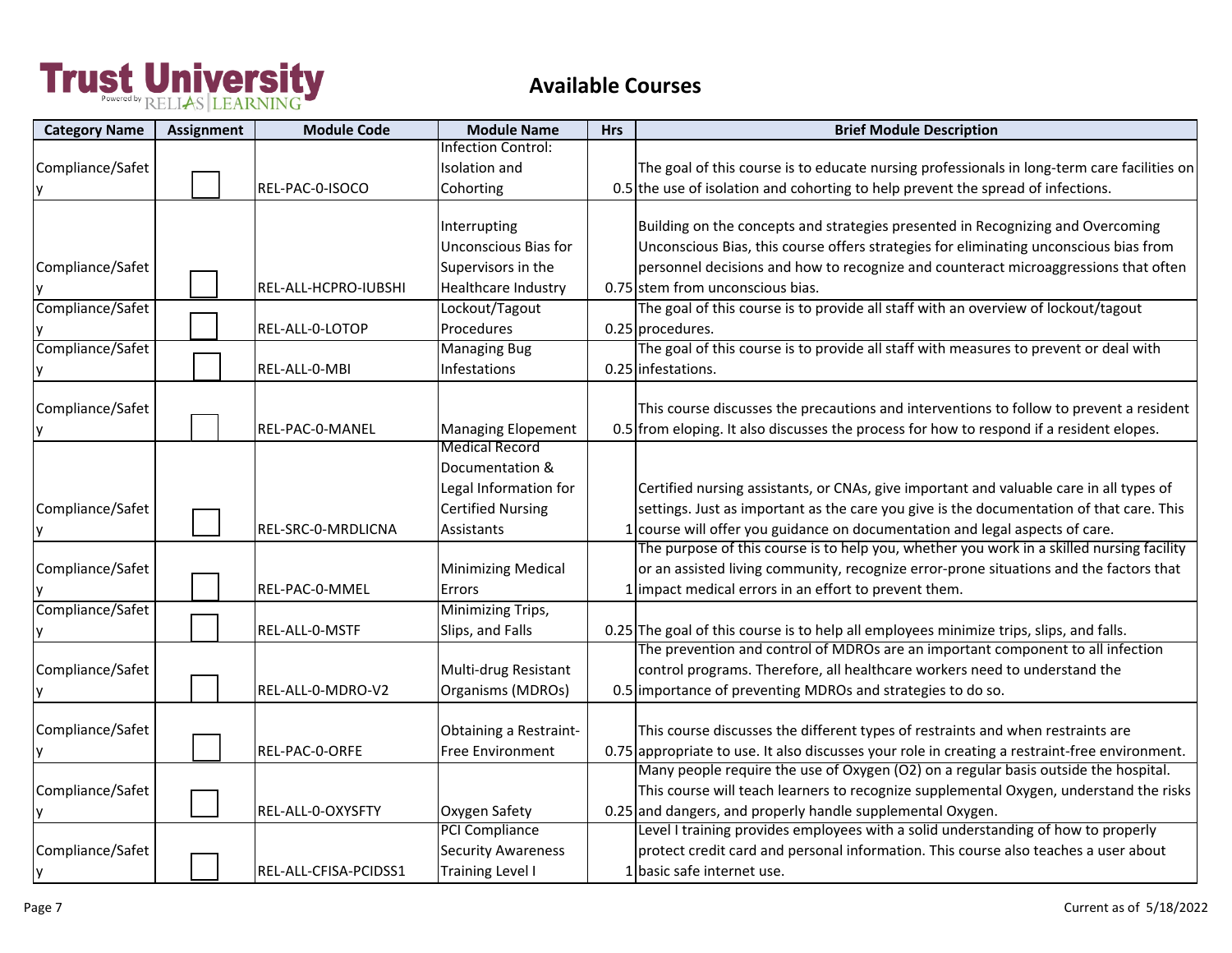| <b>Category Name</b> | Assignment | <b>Module Code</b>     | <b>Module Name</b>          | <b>Hrs</b>    | <b>Brief Module Description</b>                                                          |
|----------------------|------------|------------------------|-----------------------------|---------------|------------------------------------------------------------------------------------------|
|                      |            |                        |                             |               | Level II PCI-DSS course includes all Level I lessons and extends employees security      |
|                      |            |                        | PCI Compliance              |               | awareness training on best practices to protect your workplace. Level II also teaches    |
| Compliance/Safet     |            |                        | <b>Security Awareness</b>   |               | employees about identity fraud and how human behavior is exploited by                    |
|                      |            | REL-ALL-CFISA-PCIDSS2  | <b>Training Level II</b>    | $\mathcal{P}$ | cybercriminals.                                                                          |
|                      |            |                        |                             |               | This course engages the learner in discovering educational resources for commonly        |
| Compliance/Safet     |            |                        | Personal Protective         |               | used chemicals and tactics for choosing personal protective equipment used in            |
|                      |            | REL-PAC-0-PPE          | Equipment                   |               | 1 situations where exposure risks are evolving.                                          |
|                      |            |                        |                             |               | This course discusses personal rights and ethics that are a vital part of healthcare. It |
|                      |            |                        |                             |               | also discusses how to make ethical decisions in healthcare. Without the knowledge of     |
| Compliance/Safet     |            |                        | Personal Rights and         |               | ethics, healthcare workers would have a difficult time determining what is ethically     |
|                      |            | REL-PAC-0-PRE          | <b>Ethics</b>               |               | 1 right and wrong.                                                                       |
|                      |            |                        |                             |               |                                                                                          |
|                      |            |                        | Personalized Learning:      |               | This personalized learning module evaluates the learners knowledge of the HIPAA          |
| Compliance/Safet     |            |                        | Understanding the           |               | regulations and application of its standards in the workplace and provides training      |
|                      |            | REL-ALL-PL-UTHR        | <b>HIPAA Regulations</b>    |               | 1 based on the learners knowledge gaps within key areas of HIPAA compliance.             |
|                      |            |                        |                             |               | Back injuries are a significant concern in the healthcare industry. You may be at risk   |
| Compliance/Safet     |            |                        | <b>Preventing Back</b>      |               | and not even realize it. In this course, you will learn ways that you can prevent back   |
|                      |            | REL-SRC-0-PBI-R1       | Injuries                    |               | 0.5 injuries.                                                                            |
|                      |            |                        | Preventing                  |               |                                                                                          |
| Compliance/Safet     |            |                        | Unintentional               |               | This module describes the prevalence and common causes of unintentional injury and       |
|                      |            | REL-ACU-0-OT25         | Childhood Injury            |               | 1 the role of occupational therapy in injury prevention.                                 |
|                      |            |                        | Preventing,                 |               |                                                                                          |
| Compliance/Safet     |            |                        | Recognizing, and            |               | The goal of this course is to provide direct care professionals in post-acute care with  |
|                      |            | REL-ALL-0-PRRA         | <b>Reporting Abuse</b>      |               | 0.5 knowledge of preventing, recognizing, and reporting abuse.                           |
|                      |            |                        | Privacy and                 |               |                                                                                          |
|                      |            |                        | Confidentiality for         |               | As part of your responsibilities, you will come in contact with and need to              |
| Compliance/Safet     |            |                        | Non-HIPAA Covered           |               | communicate personal information about those individuals. You are responsible for        |
|                      |            | REL-SRC-0-PCNCE        | <b>Entities</b>             |               | 0.25 protecting the privacy and confidentiality of all individuals personal information. |
|                      |            |                        | Recognizing and             |               | We all have unconscious biases that affect our interactions with others and how we       |
|                      |            |                        | Overcoming                  |               |                                                                                          |
|                      |            |                        | Unconscious Bias for        |               | view the world. This course will benefit everyone who interacts with coworkers,          |
|                      |            |                        | <b>Employees and</b>        |               | customers, or anyone else as part of their job. After completing this course, learners   |
| Compliance/Safet     |            |                        | Supervisors in the          |               | will be able to identify and address their own unconscious biases and take steps to      |
|                      |            | REL-ALL-HCPRO-ROUBESHI | <b>Healthcare Industry</b>  |               | 0.5 interrupt them when communicating and interacting with others in the workplace.      |
| Compliance/Safet     |            |                        | <b>Recovering Your QAPI</b> |               | The goal of this course is to provide nursing and administrator professionals in hospice |
|                      |            | REL-PAC-WB-RQAPICF     | and Compliance Focus        |               | 1.25 with knowledge of how to refocus QAPI and Compliance programs.                      |
| Compliance/Safet     |            |                        |                             |               |                                                                                          |
|                      |            | REL-ALL-0-RCPR         | Refresher for CPR           |               | 1 The goal of this course is to provide all staff with an overview of CPR.               |
| Page 8               |            |                        |                             |               | Current as of 5/18/2022                                                                  |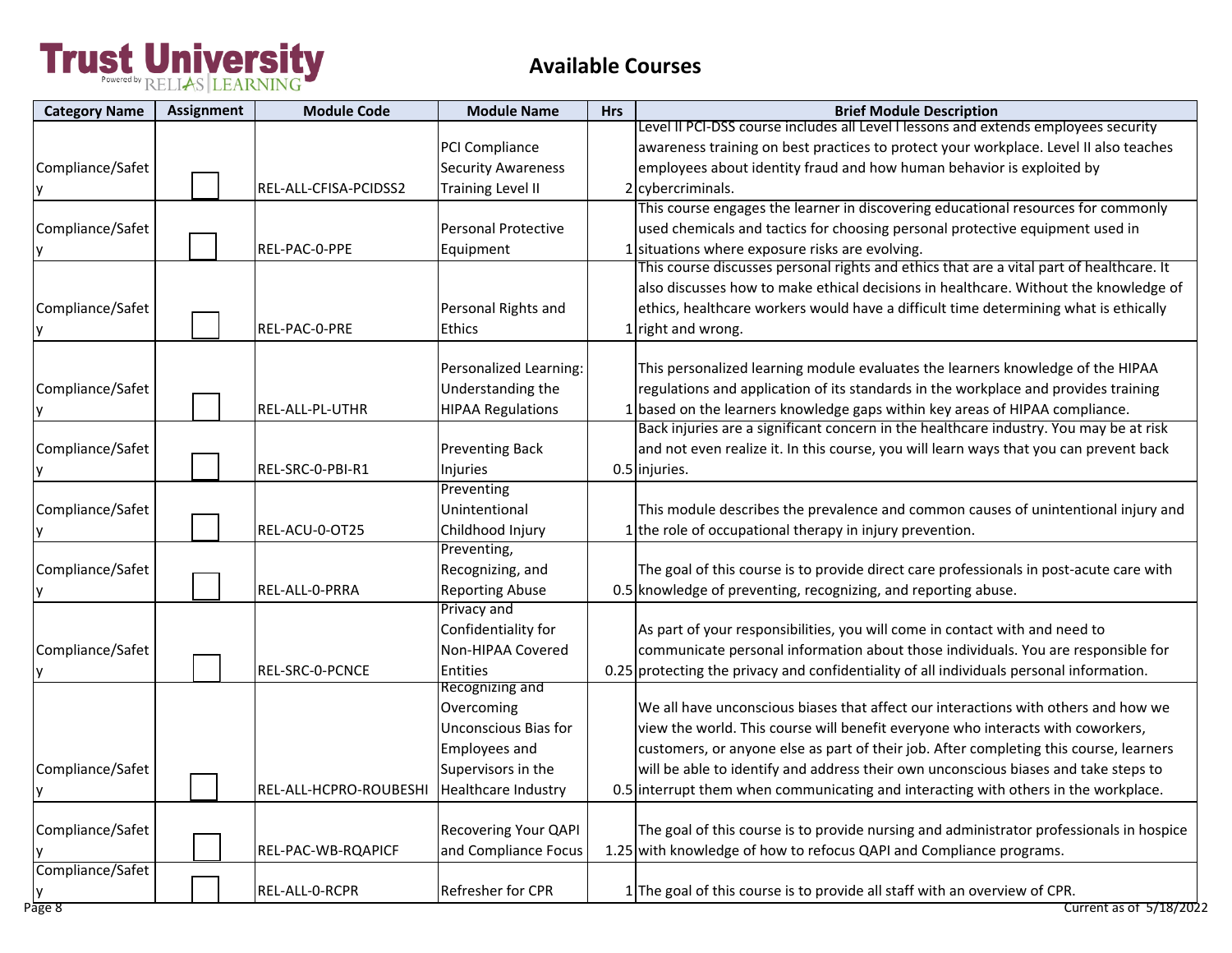| <b>Category Name</b>  | <b>Assignment</b> | <b>Module Code</b>  | <b>Module Name</b>                                                                                | <b>Hrs</b> | <b>Brief Module Description</b>                                                                                                                                                                                                                                                                                                                         |
|-----------------------|-------------------|---------------------|---------------------------------------------------------------------------------------------------|------------|---------------------------------------------------------------------------------------------------------------------------------------------------------------------------------------------------------------------------------------------------------------------------------------------------------------------------------------------------------|
| Compliance/Safet      |                   | REL-ALL-0-RCA       | Root Cause Analysis                                                                               |            | Root cause analysis (RCA) is an approach to investigating adverse events. Its purpose is<br>not to call out individuals who are at fault, but to identify the factors that make such<br>events possible to begin with. This course provides staff with an overview of root cause<br>0.25 analysis and some of the most common tools used to conduct it. |
| Compliance/Safet      |                   | REL-ALL-CFISA-SATL1 | <b>Security Awareness</b><br><b>Training Level I</b>                                              |            | Level 1 provides an overview of the risk associated to cybercrime and best practices to<br>1 protect the business from phishing, email threats, and other cybercrimes.                                                                                                                                                                                  |
| Compliance/Safet      |                   | REL-ALL-CFISA-SATL2 | <b>Security Awareness</b><br><b>Training Level II</b>                                             |            | Level II expands on Level I training and provides employees with a more robust<br>cybersecurity awareness training experience. The added lessons help your organization<br>2 to reduce risk.                                                                                                                                                            |
| Compliance/Safet      |                   | REL-PAC-0-SPBP      | <b>Standard Precautions</b><br>and Bloodborne<br>Pathogens                                        |            | This course engages the learner in the tools and practices for workplace safety,<br>including standard precautions, proper handwashing, the use of personal protective<br>1 equipment, and the steps to take if one is exposed to a bloodborne pathogen.                                                                                                |
| Compliance/Safet      |                   | REL-BHC-0-PECP      | <b>Supporting Client</b><br><b>Rights for</b><br>Paraprofessionals in<br><b>Behavioral Health</b> |            | It will also help you and your organization succeed and provide quality, ethical, and<br>legally sound care. The goal of this course is to provide paraprofessionals in behavioral<br>1 health settings with information about client rights.                                                                                                           |
| Compliance/Safet      |                   | REL-ALL-0-BETHDM    | The Basics of Ethical<br><b>Decision Making</b>                                                   |            | This course provides you with some basic tools and concepts for ethical decision<br>making in the workplace. It is not intended to replace guidelines established by your<br>organization or professional association. You should know your organization's ethics<br>0.5 code and refer to it whenever you make an ethical decision.                    |
| Compliance/Safet      |                   | REL-ALL-0-TBH       | The Basics of HIV                                                                                 |            | This course discusses the modes of transmission and risk factors for HIV. It also<br>0.5 discusses prevention methods, testing modalities, and reporting requirements.                                                                                                                                                                                  |
| Compliance/Safet      |                   | REL-SRC-0-EJA       | The Elder Justice Act                                                                             |            | 0.5 In this course, you will learn your responsibilities under the Elder Justice Act.                                                                                                                                                                                                                                                                   |
| Compliance/Safet      |                   | REL-PAC-0-LAD       | The Legal Aspects of<br>Documentation                                                             |            | What you document can and does reflect the care provided and the resulting outcome<br>when the documentation is factual, complete, timely, and detailed. In this course, you<br>will learn about concepts and rules regarding documentation in the medical record as it<br>1.25 relates to negligence, malpractice, and civil litigation.               |
| Compliance/Safet      |                   | REL-PAC-0-UAN       | <b>Understanding Abuse</b><br>and Neglect                                                         |            | The goal of this course is to provide direct care workers in post-acute settings with<br>0.75 guidance for recognizing, reporting, and preventing abuse.                                                                                                                                                                                                |
| Compliance/Safet<br>y |                   | REL-ALL-0-UHT       | <b>Understanding Human</b><br><b>Trafficking</b>                                                  |            | The goal of this course is to provide healthcare staff with critical steps to recognize and<br>1 respond to human trafficking.                                                                                                                                                                                                                          |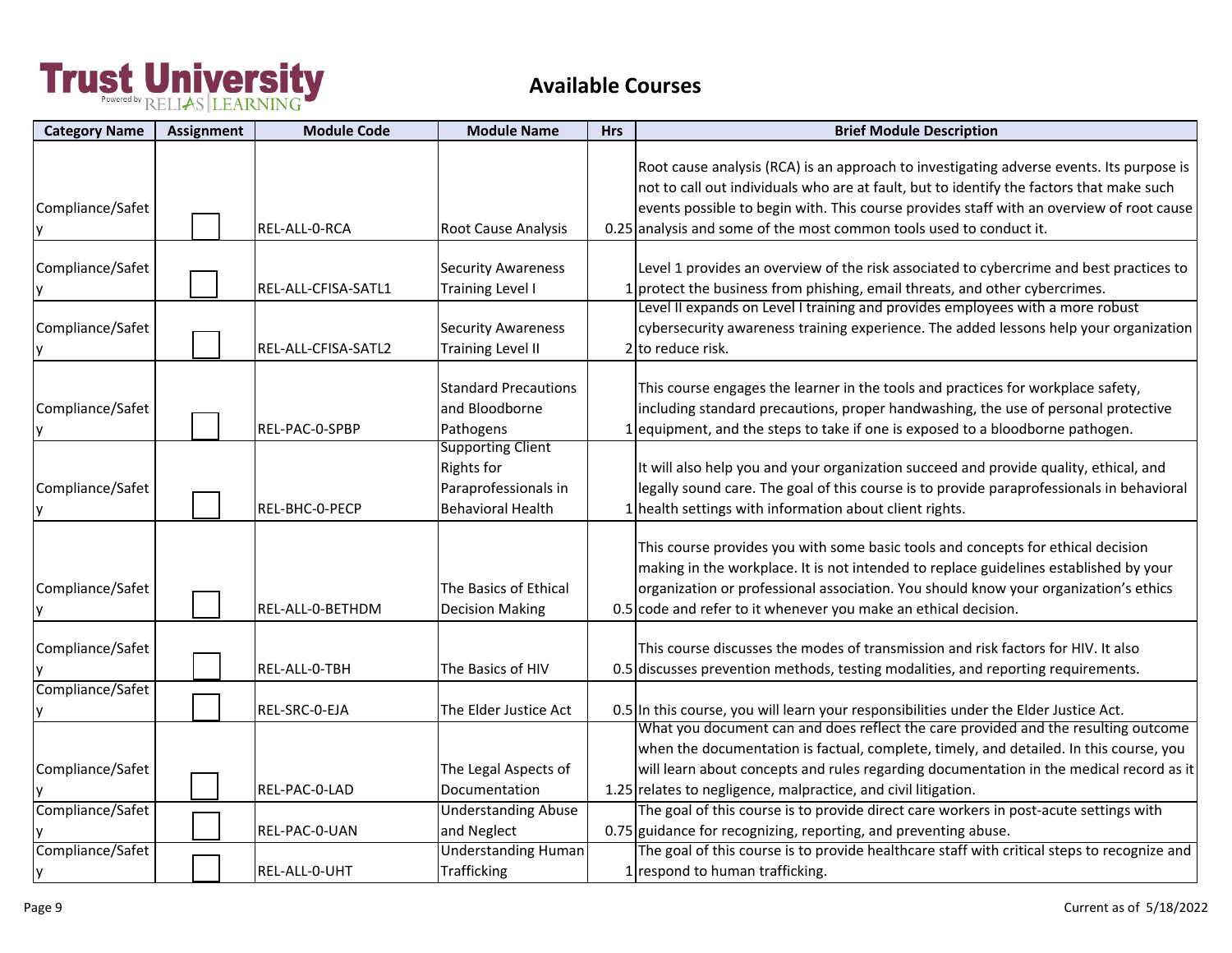| <b>Category Name</b> | Assignment | <b>Module Code</b> | <b>Module Name</b>         | <b>Hrs</b> | <b>Brief Module Description</b>                                                            |
|----------------------|------------|--------------------|----------------------------|------------|--------------------------------------------------------------------------------------------|
|                      |            |                    |                            |            | This course will teach you about latex allergy, including what it is, how to recognize it, |
| Compliance/Safet     |            |                    | <b>Understanding Latex</b> |            | and what to do about it. The goal of this course is to provide all staff with knowledge of |
|                      |            | REL-ALL-0-ULAL     | Allergies                  |            | 0.25 latex allergies.                                                                      |
| Compliance/Safet     |            |                    | <b>Workplace Hazards</b>   |            | This course will teach you how to create a safe, comforting environment, and how to        |
|                      |            | REL-PAC-0-WHS      | and Safety                 |            | keep it free from hazards.                                                                 |
|                      |            |                    | A Day in the Life of       |            |                                                                                            |
| Compliance/Safet     |            |                    | Henry: A Dementia          |            | This course helps learners experience this reality, even briefly, allowing them to         |
| y-HHS                |            | REL-ALL-0-DLHDE    | Experience                 |            | 0.25 understand the importance of their interventions and actions.                         |
|                      |            |                    | <b>Best Practice for</b>   |            | This course will discuss how to conduct patient-centered interviews. You will learn        |
| Compliance/Safet     |            |                    | Interviewing the           |            | interviewing methods to effectively elicit the important details about a patient's reason  |
| y-HHS                |            | REL-CHC-0-BPIP     | Patient                    |            | for presenting to the clinic.                                                              |
|                      |            |                    |                            |            | The goal of this course is to provide professionals in addictions, behavioral health       |
|                      |            |                    | <b>Best Practices for</b>  |            | counseling, case management, care management, marriage and family therapy,                 |
|                      |            |                    | Documenting the            |            | psychology, social work, and nurses in a health and human services setting with current    |
| Compliance/Safet     |            |                    | <b>Treatment Planning</b>  |            | strategies and recommendations for effective and person-centered treatment planning        |
| y-HHS                |            | REL-BHC-0-BPDTPP   | Process                    |            | 1.5 documentation.                                                                         |
|                      |            |                    | <b>Building a</b>          |            | Broadly, this course examines the factors that may contribute to the underutilization of   |
| Compliance/Safet     |            |                    | <b>Multicultural Care</b>  |            | healthcare services, as well as ways to improve cultural understanding and competency      |
| y-HHS                |            | REL-BHC-0-BMCE     | Environment                |            | 1.75 in healthcare treatment.                                                              |
|                      |            |                    |                            |            | This training introduces you to several models to enhance your communication with          |
|                      |            |                    | Cultural                   |            | individuals from a range of diverse backgrounds. You will also learn about cultural        |
| Compliance/Safet     |            |                    | Responsiveness in          |            | barriers to treatment, several health belief systems, and factors to consider in a         |
| y-HHS                |            | REL-BHC-0-CRCP     | <b>Clinical Practice</b>   |            | 1.5 culturally responsive assessment.                                                      |
|                      |            |                    |                            |            | The goal of this course is to provide education to entry-level professional workers        |
|                      |            |                    | <b>Decreasing Medical</b>  |            | working in the health and human services field about types, prevalence, causes, and        |
| Compliance/Safet     |            |                    | and Treatment Errors       |            | consequences of medical and treatment errors in the behavioral health setting, as well     |
| y-HHS                |            | REL-BHC-0-DTEBH    | in Behavioral Health       |            | 1 as how to address them and reduce risk of future errors.                                 |
|                      |            |                    |                            |            |                                                                                            |
|                      |            |                    | Diversity, Equity, and     |            | DEI training should be integrated into the standard hiring and onboarding process for      |
| Compliance/Safet     |            |                    | Inclusion for the          |            | the entire healthcare workforce. The goal of this course is to provide healthcare          |
| y-HHS                |            | REL-ALL-0-DEIHE    | <b>Healthcare Employee</b> |            | 1.5 employees with training about Diversity, Equity, and Inclusion (DEI).                  |
|                      |            |                    |                            |            | The main goal of this course is to reinforce what you already know about plans of care     |
|                      |            |                    |                            |            | while offering you direction and structure for capturing the real therapeutic              |
| Compliance/Safet     |            |                    | Documentation for          |            | relationship on paper. You will learn how to better represent the care process by          |
| y-HHS                |            | REL-BHC-0-DTP      | <b>Treatment Planning</b>  |            | 2 incorporating the core principles for clinical documentation.                            |
|                      |            |                    |                            |            | The purpose of this course is to teach you about foodborne illness and disease, why it     |
| Compliance/Safet     |            |                    | <b>Food Safety</b>         |            | is important to wash your hands effectively, and how to keep the food service area         |
| y-HHS                |            | REL-SRC-0-FSF      | Fundamentals               |            | 1 around you clean and sanitary.                                                           |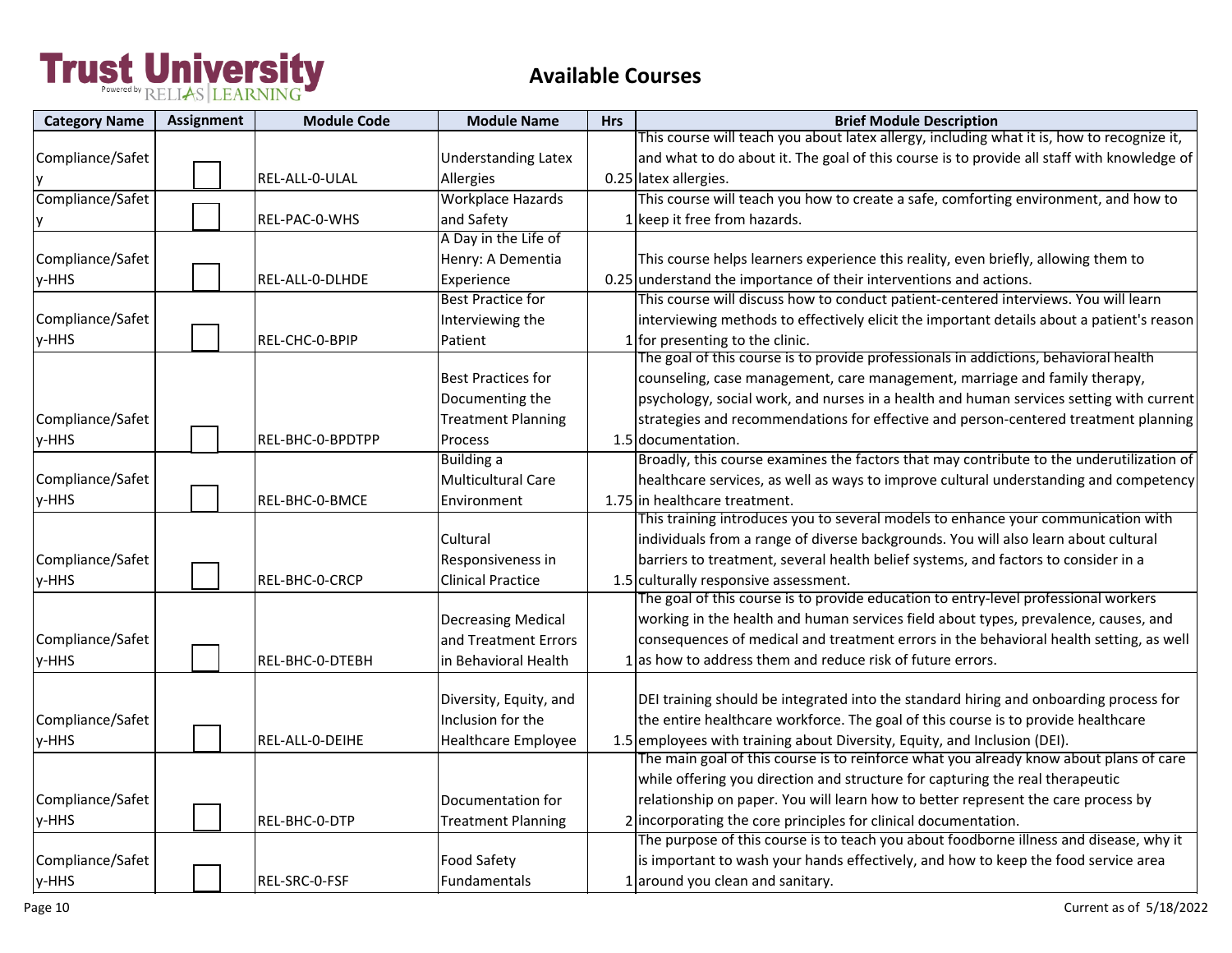| <b>Category Name</b> | <b>Assignment</b> | <b>Module Code</b>    | <b>Module Name</b>           | <b>Hrs</b> | <b>Brief Module Description</b>                                                             |
|----------------------|-------------------|-----------------------|------------------------------|------------|---------------------------------------------------------------------------------------------|
| Compliance/Safet     |                   |                       | Human Trafficking: A         |            | The goal of this course is to provide healthcare staff with critical steps to recognize and |
| y-HHS                |                   | REL-ALL-0-HTAGE       | <b>Growing Epidemic</b>      |            | 2 respond to human trafficking.                                                             |
|                      |                   |                       | Identifying and              |            | This course will teach you about the various types of child abuse and neglect that are      |
| Compliance/Safet     |                   |                       | Responding to Child          |            | currently the most common, and the physical and behavioral warning signs that may           |
| y-HHS                |                   | REL-BHC-0-IRCAN       | Abuse and Neglect            |            | 1.5 accompany different kinds of child maltreatment.                                        |
|                      |                   |                       |                              |            | Understanding how to identify, investigate, and take the right follow-up steps is a vital   |
| Compliance/Safet     |                   |                       | Incident Investigations      |            | part of a Qualified Intellectual Disability Professional's (QIDP) job. In this course, you  |
| y-HHS                |                   | REL-IDD-0-IIIDD       | in IDD                       |            | 1 will learn about why it is so important to investigate incidents.                         |
|                      |                   |                       |                              |            | It is your obligation to report and examine incidents to prevent future occurrences.        |
| Compliance/Safet     |                   |                       | Incident Reporting in        |            | Your prompt and accurate reporting is vital to ensuring a safe, risk-free, and secure       |
| y-HHS                |                   | REL-BHC-0-IRBH        | <b>Behavioral Health</b>     |            | 0.5 environment for clients, staff, volunteers, and visitors.                               |
|                      |                   |                       | Individual and               |            | This course presents an overview of multicultural care and service delivery. You will be    |
|                      |                   |                       | Organizational               |            | guided through the national standards in the United States for working with individuals     |
| Compliance/Safet     |                   |                       | Approaches to                |            | from diverse backgrounds and cultures, along with key concepts that relate to your          |
| y-HHS                |                   | REL-BHC-0-IOAMC       | <b>Multicultural Care</b>    |            | 1.25 role in the alleviation of health disparities.                                         |
|                      |                   |                       | Medicare and                 |            | Welcome to the Medicare and Medicaid Fraud and Abuse Prevention learning module,            |
| Compliance/Safet     |                   |                       | Medicaid Fraud and           |            | presented by Relias! The sections in this module explain Medicare and Medicaid fraud        |
| y-HHS                |                   | <b>REL-PI-0-P46</b>   | <b>Abuse Prevention</b>      |            | 2 and abuse prevention, detection, recovery, and reporting.                                 |
|                      |                   |                       | <b>PCI Compliance</b>        |            | Level I training provides employees with a solid understanding of how to properly           |
| Compliance/Safet     |                   |                       | <b>Security Awareness</b>    |            | protect credit card and personal information. This course also teaches a user about         |
| y-HHS                |                   | REL-ALL-CFISA-PCIDSS1 | <b>Training Level I</b>      |            | 1 basic safe internet use.                                                                  |
|                      |                   |                       |                              |            | Level II PCI-DSS course includes all Level I lessons and extends employees security         |
|                      |                   |                       | PCI Compliance               |            | awareness training on best practices to protect your workplace. Level II also teaches       |
| Compliance/Safet     |                   |                       | <b>Security Awareness</b>    |            | employees about identity fraud and how human behavior is exploited by                       |
| y-HHS                |                   | REL-ALL-CFISA-PCIDSS2 | <b>Training Level II</b>     |            | 2 cybercriminals.                                                                           |
|                      |                   |                       | Preventing,                  |            |                                                                                             |
|                      |                   |                       | Identifying, and             |            |                                                                                             |
| Compliance/Safet     |                   |                       | Responding to Abuse          |            | The goal of this course is to provide general staff in health and human services settings   |
| y-HHS                |                   | REL-BHC-0-PIRAN       | and Neglect                  |            | with skills for recognizing and responding to abuse and neglect.                            |
|                      |                   |                       | Prevention,                  |            |                                                                                             |
|                      |                   |                       | Identification, and          |            | It is important that individuals working with dependent adults are knowledgeable            |
|                      |                   |                       | Reporting of                 |            | about the common types of abuse perpetrated against dependent adults and                    |
| Compliance/Safet     |                   |                       | Dependent Adult              |            | indicators of each type. You should also be aware of precautions dependent adults can       |
| y-HHS                |                   | REL-BHC-0-PIRDAA      | Abuse                        |            | take to protect themselves from becoming a victim of abuse.                                 |
|                      |                   |                       | <b>Quality Assurance and</b> |            |                                                                                             |
|                      |                   |                       | Performance                  |            | This course is designed to provide you with an overview of quality improvement,             |
|                      |                   |                       | Improvement for              |            | including what it is and how it is best implemented. You will learn relevant aspects of     |
| Compliance/Safet     |                   |                       | <b>Direct Care</b>           |            | how quality improvement not only impacts your job, but also your clinic or agency's         |
| y-HHS                |                   | REL-HHS-0-QI          | Professionals                |            | 1 performance.                                                                              |
| Page 11              |                   |                       |                              |            | Current as of 5/18/2022                                                                     |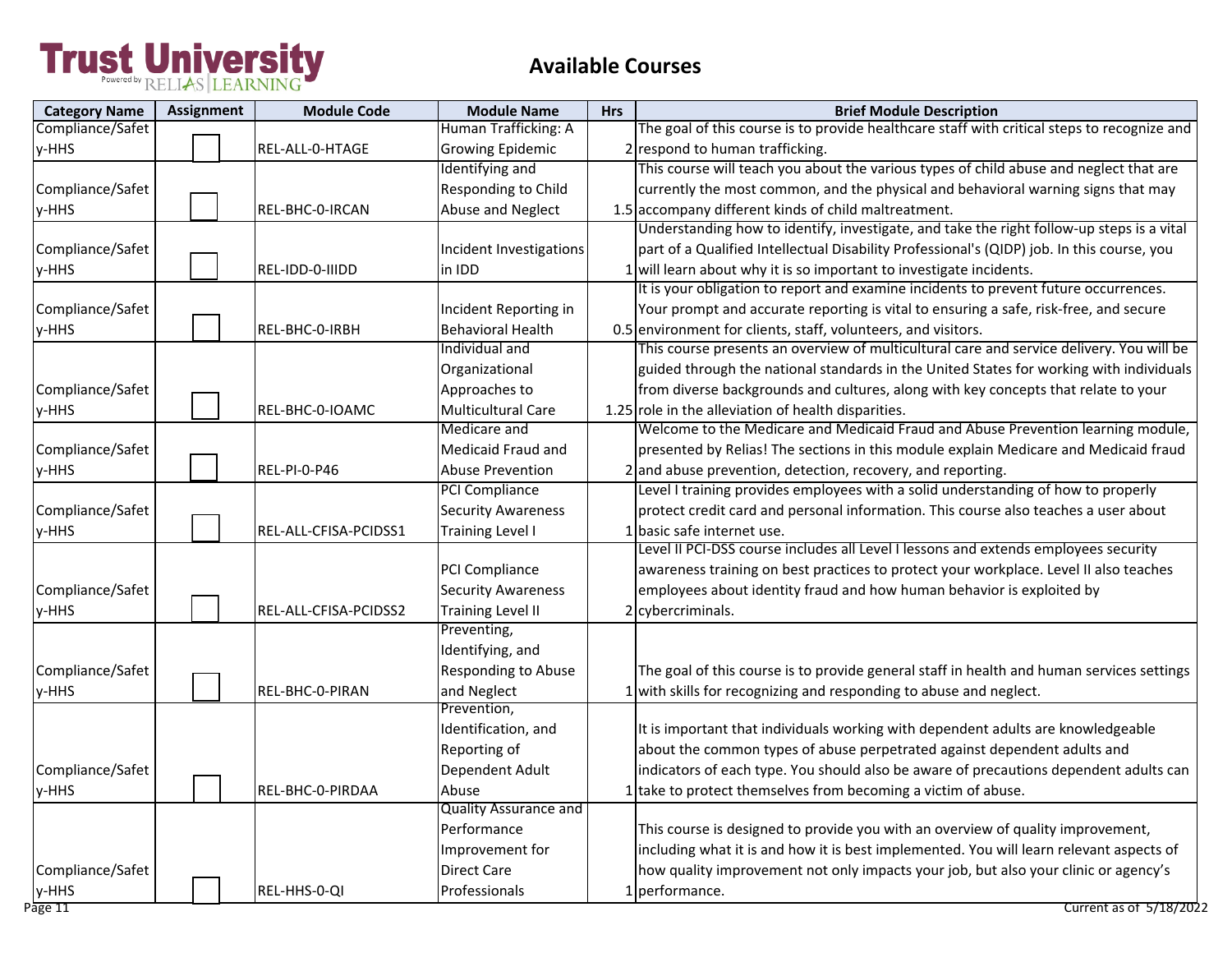| <b>Category Name</b> | <b>Assignment</b> | <b>Module Code</b>  | <b>Module Name</b>          | <b>Hrs</b> | <b>Brief Module Description</b>                                                                |
|----------------------|-------------------|---------------------|-----------------------------|------------|------------------------------------------------------------------------------------------------|
|                      |                   |                     |                             |            | The purpose of this course is to teach human service workers how to stay safe by using         |
|                      |                   |                     |                             |            | safety techniques while working in the field, delivering services, and conducting              |
|                      |                   |                     |                             |            | meetings at client residences. The safety techniques you will learn can be applied to a        |
| Compliance/Safet     |                   |                     |                             |            | variety of settings; however, most of the real-life examples in this course focus on visits    |
| y-HHS                |                   | REL-HHS-0-SF-V2     | Safety In The Field         |            | 2.5 to client homes.                                                                           |
|                      |                   |                     | SBIRT: Screening and        |            | This course will discuss the core components of the Screening, Brief Intervention, and         |
|                      |                   |                     | Interventions for           |            | Referral to Treatment model, the most common screening tools used, and how the                 |
| Compliance/Safet     |                   |                     | Individuals with            |            | basic philosophy, principles, and techniques of motivational interviewing and stages of        |
| y-HHS                |                   | REL-HHS-0-SBIRT-V2  | <b>Substance Use Issues</b> |            | 1.25 change apply to SBIRT.                                                                    |
|                      |                   |                     |                             |            |                                                                                                |
| Compliance/Safet     |                   |                     | <b>Security Awareness</b>   |            | Level 1 provides an overview of the risk associated to cybercrime and best practices to        |
| y-HHS                |                   | REL-ALL-CFISA-SATL1 | <b>Training Level I</b>     |            | 1 protect the business from phishing, email threats, and other cybercrimes.                    |
|                      |                   |                     |                             |            | Level II expands on Level I training and provides employees with a more robust                 |
| Compliance/Safet     |                   |                     | <b>Security Awareness</b>   |            | cybersecurity awareness training experience. The added lessons help your organization          |
| y-HHS                |                   | REL-ALL-CFISA-SATL2 | <b>Training Level II</b>    |            | 2 to reduce risk.                                                                              |
|                      |                   |                     |                             |            | This course will introduce you to these basic rights. Knowing how to promote and               |
|                      |                   |                     | <b>Supporting Client</b>    |            | protect your clients' rights is key to their health, safety, and well-being. It will also help |
|                      |                   |                     | <b>Rights for</b>           |            | you and your organization succeed and provide quality, ethical, and legally sound care.        |
| Compliance/Safet     |                   |                     | Paraprofessionals in        |            | The goal of this course is to provide paraprofessionals in behavioral health settings          |
| y-HHS                |                   | REL-BHC-0-PECP      | <b>Behavioral Health</b>    |            | 1 with information about client rights.                                                        |
| Compliance/Safet     |                   |                     | <b>Understanding Human</b>  |            | The goal of this course is to provide healthcare staff with critical steps to recognize and    |
| y-HHS                |                   | REL-ALL-0-UHT       | <b>Trafficking</b>          |            | 1 respond to human trafficking.                                                                |
|                      |                   |                     | Employee Wellness -         |            |                                                                                                |
| Employee             |                   |                     | Alcohol Use: How            |            | This course presents information about low- and high-risk patterns of alcohol                  |
| Wellness             |                   | REL-ALL-0-ALCUSE-V2 | Much Is Too Much?           |            | 0.25 consumption and what they look like.                                                      |
|                      |                   |                     | <b>Employee Wellness -</b>  |            |                                                                                                |
| Employee             |                   |                     | Dental and Oral             |            | This course is a reminder that your investment today in dental and oral hygiene will pay       |
| Wellness             |                   | REL-ALL-0-DOH-V2    | Health                      |            | 0.25 off in the long run!                                                                      |
|                      |                   |                     |                             |            | Diabetes is a serious health condition that affects almost 30 million people in the            |
| Employee             |                   |                     | Employee Wellness -         |            | United States. This course looks at common symptoms and complications, as well as              |
| Wellness             |                   | REL-ALL-0-DPREV-V2  | <b>Diabetes Prevention</b>  |            | 0.25 everyday changes you can make to reduce your risk of developing type 2 diabetes.          |
|                      |                   |                     | <b>Employee Wellness -</b>  |            |                                                                                                |
|                      |                   |                     | Emotional                   |            |                                                                                                |
| Employee             |                   |                     | Intelligence:               |            | In this course, you'll learn about developing emotional awareness-the bedrock of               |
| Wellness             |                   | REL-ALL-0-EINTEL-V2 | Awareness                   |            | 0.25 emotional intelligence.                                                                   |
|                      |                   |                     |                             |            |                                                                                                |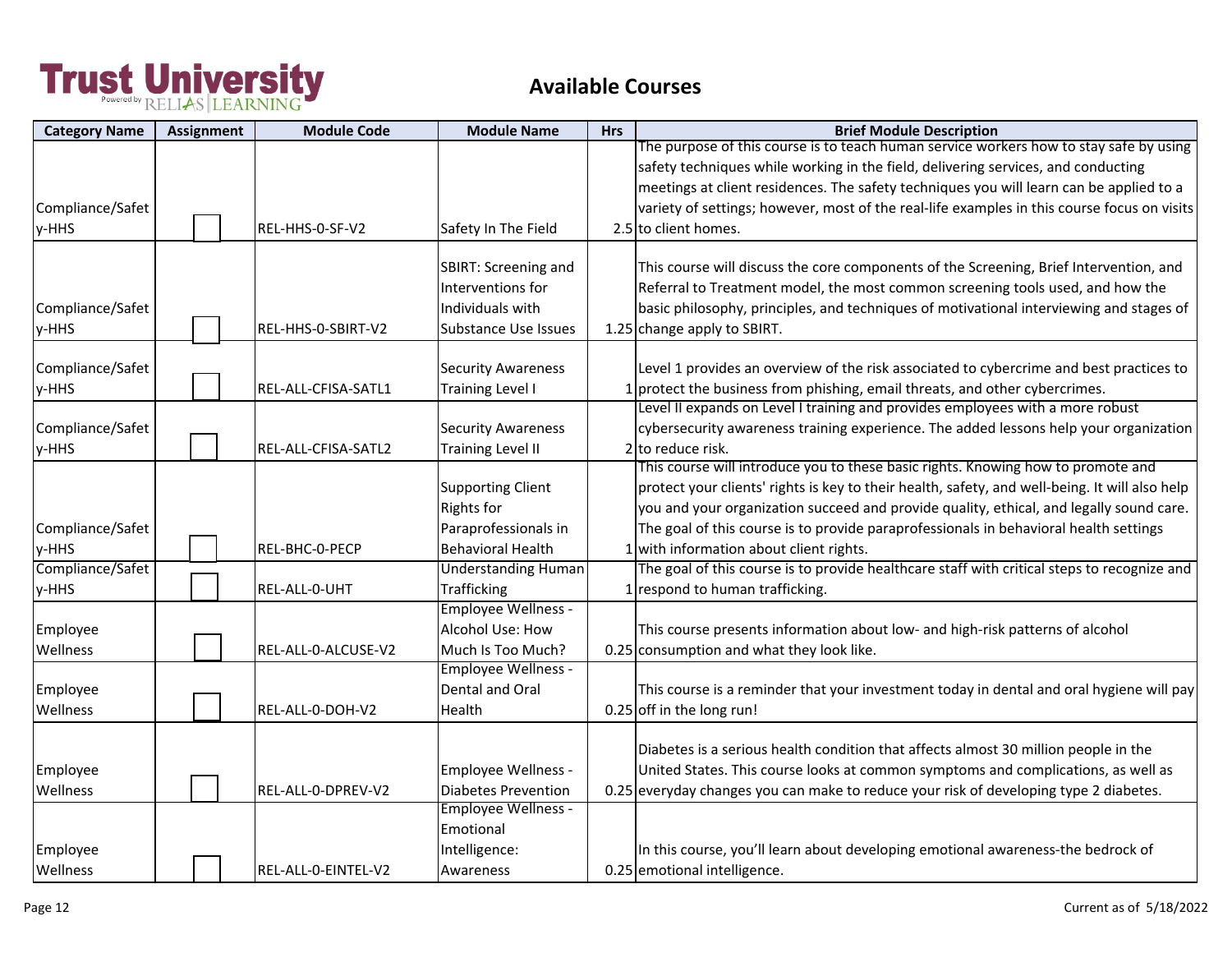| <b>Category Name</b> | <b>Assignment</b> | <b>Module Code</b>    | <b>Module Name</b>         | <b>Hrs</b> | <b>Brief Module Description</b>                                                            |
|----------------------|-------------------|-----------------------|----------------------------|------------|--------------------------------------------------------------------------------------------|
|                      |                   |                       | <b>Employee Wellness -</b> |            |                                                                                            |
|                      |                   |                       | Emotional                  |            |                                                                                            |
| Employee             |                   |                       | Intelligence: Feeling &    |            | This module will explain a little bit about how emotions work in the brain and how         |
| Wellness             |                   | REL-ALL-0-EINTELFT-V2 | Thinking                   |            | 0.25 developing your EQ can improve your quality of life.                                  |
|                      |                   |                       | Employee Wellness -        |            |                                                                                            |
| Employee             |                   |                       | Healthy Eating on a        |            | The idea of healthy living is prevalent in our current society. This course will help you  |
| Wellness             |                   | REL-ALL-0-HEB-V2      | <b>Budget</b>              |            | 0.25 understand how to make the best choices and implement them into the daily life.       |
| Employee             |                   |                       | Employee Wellness -        |            |                                                                                            |
| Wellness             |                   | REL-ALL-0-HS-V2       | <b>Healthy Sleep</b>       |            | 0.25 This course explains why sleep is important and how to improve your quality of sleep. |
|                      |                   |                       | <b>Employee Wellness -</b> |            |                                                                                            |
| Employee             |                   |                       | <b>Heart Disease</b>       |            | This course will help you identify positive heart health practices and apply them in your  |
| Wellness             |                   | REL-ALL-0-HDPREV-V2   | Prevention                 |            | 0.25 own life.                                                                             |
|                      |                   |                       | <b>Employee Wellness -</b> |            | This course looks at how you can incorporate fitness activities into your everyday life.   |
| Employee             |                   |                       | Importance of Physical     |            | You may be surprised how easy it is, and we think you'll agree the rewards are pretty      |
| Wellness             |                   | REL-ALL-0-IPF-V2      | <b>Fitness</b>             |            | $0.25$ great!                                                                              |
|                      |                   |                       | Employee Wellness -        |            |                                                                                            |
| Employee             |                   |                       | Making the Most of         |            | Through this course you will be empowered with strategies to enhance and sustain           |
| Wellness             |                   | REL-ALL-0-MF-V2       | <b>Your Memory</b>         |            | 0.25 your memory functioning for optimal performance.                                      |
|                      |                   |                       | Employee Wellness -        |            |                                                                                            |
|                      |                   |                       | Safe Use of                |            | This course will help you locate and interpret the instructions given to you with a        |
| Employee             |                   |                       | Prescription               |            | prescription medication, including how much and how long you should take it and any        |
| Wellness             |                   | REL-ALL-0-SUPD-V2     | Medications: Part 1        |            | 0.25 potential side effects or complications.                                              |
|                      |                   |                       | <b>Employee Wellness -</b> |            |                                                                                            |
| Employee             |                   |                       | Side Effects of Care       |            | Caregiving demands a tremendous amount of compassion and empathy. While this can           |
| Wellness             |                   | REL-ALL-0-SECG-V2     | Giving                     |            | 0.25 be incredibly rewarding, it can cause some adverse side effects.                      |
|                      |                   |                       |                            |            |                                                                                            |
|                      |                   |                       |                            |            | Quitting is hard, yet people quit for good all the time. One thing that can improve your   |
|                      |                   |                       | Employee Wellness -        |            | chances of quitting smoking for good is to make a plan. When you make a plan, you          |
| Employee             |                   |                       | <b>Smoking Cessation:</b>  |            | prepare yourself as well as you can for the temporary discomfort of nicotine               |
| Wellness             |                   | REL-ALL-0-SMCESS-V2   | Ready, Set, Quit!          |            | 0.25 withdrawal. You put tools and ideas in place to get through it-and quit for good!     |
| Employee             |                   |                       | <b>Employee Wellness -</b> |            | This course will teach you to identify triggers and develop a personal stress              |
| Wellness             |                   | REL-ALL-0-STRMGT-V2   | <b>Stress Management</b>   |            | 0.25 management plan.                                                                      |
|                      |                   |                       |                            |            | In this course, you'll develop a basic understanding of time management skills by          |
|                      |                   |                       |                            |            | learning techniques to help recognize the most common 'slippery slope' moments and         |
| Employee             |                   |                       | Employee Wellness -        |            | identify strategies to overcome them. Mastering time management helps us reach our         |
| Wellness             |                   | REL-ALL-0-TMGMT-V2    | Time Management            |            | 0.25 goals and reduce stress.                                                              |
|                      |                   |                       |                            |            |                                                                                            |
| Employee             |                   |                       | Employee Wellness -        |            | This course is not intended to replace individual medical advice. Contact a registered     |
| Wellness             |                   | REL-ALL-0-WGTMGMT-V2  | Weight Management          |            | 0.25 dietitian or nutritionist for personalized weight management strategies.              |
| Page 13              |                   |                       |                            |            | Current as of 5/18/2022                                                                    |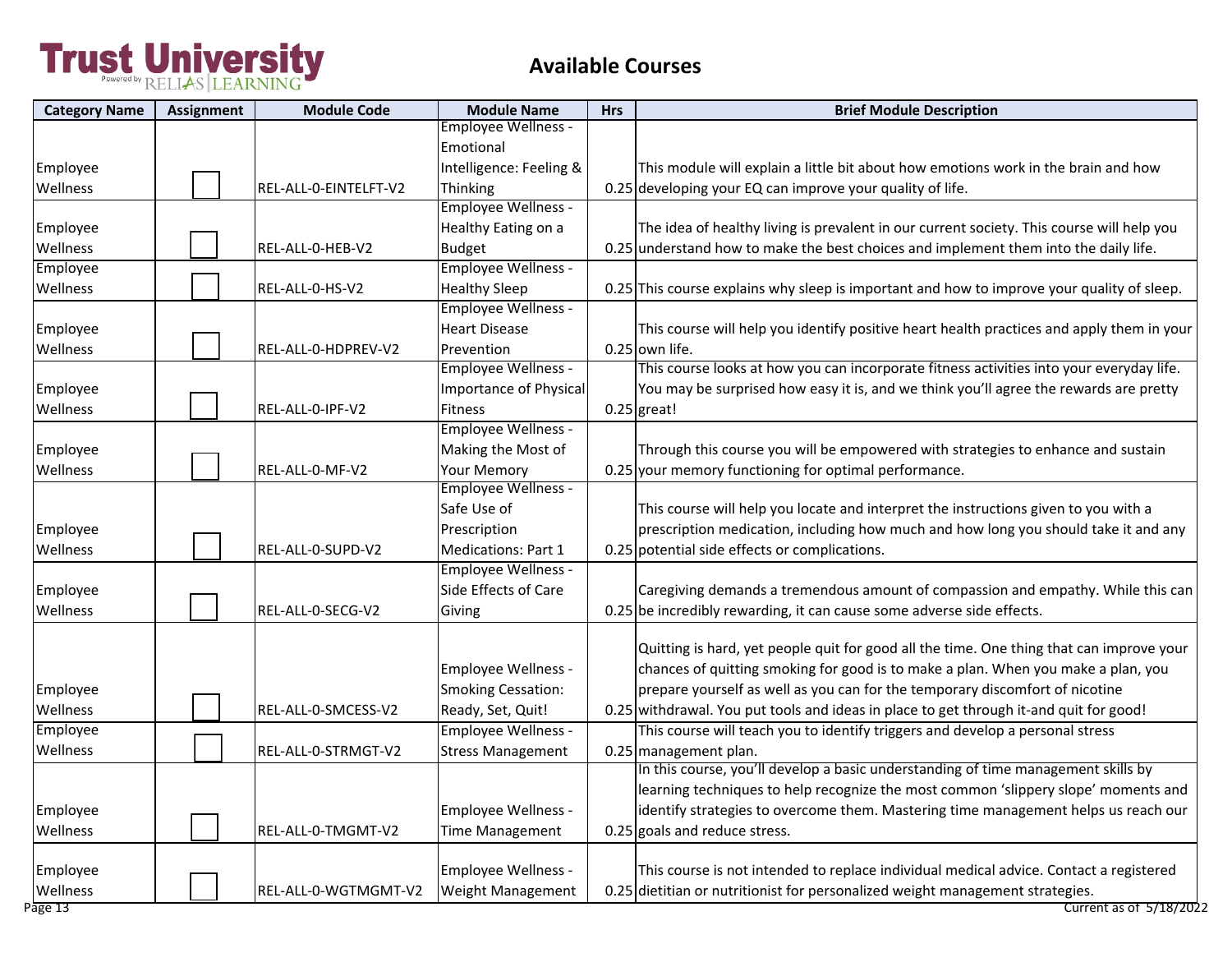| <b>Category Name</b>                                    | <b>Assignment</b> | <b>Module Code</b>  | <b>Module Name</b>                                             | <b>Hrs</b> | <b>Brief Module Description</b>                                                                                                                                                                                                                                                                                                                                                                                                                                                                                                                                                                                            |
|---------------------------------------------------------|-------------------|---------------------|----------------------------------------------------------------|------------|----------------------------------------------------------------------------------------------------------------------------------------------------------------------------------------------------------------------------------------------------------------------------------------------------------------------------------------------------------------------------------------------------------------------------------------------------------------------------------------------------------------------------------------------------------------------------------------------------------------------------|
| Employee                                                |                   |                     | Employee Wellness -                                            |            | This course will explore the factors causing imbalance between work and home and                                                                                                                                                                                                                                                                                                                                                                                                                                                                                                                                           |
| Wellness                                                |                   | REL-ALL-0-WLBAL-V2  | Work-Life Balance                                              |            | 0.25 teach you how to make changes in both areas to restore balance                                                                                                                                                                                                                                                                                                                                                                                                                                                                                                                                                        |
| Employee<br>Wellness                                    |                   | REL-ALL-0-EWSCFP    | Employee Wellness:<br>Self-Care for Frontline<br>Professionals |            | This goal of this course is to provide staff working in healthcare settings with<br>information about self-care and strategies they can use for self-care during crisis<br>0.25 situations.                                                                                                                                                                                                                                                                                                                                                                                                                                |
| HR/Legal                                                |                   | REL-ALL-0-AFFACT    | <b>Affirmative Action</b>                                      |            | Affirmative action refers to a set of practices designed to correct the trends created by<br>past discrimination. It is important for you to understand what affirmative action is and<br>how it may apply to you and your organization. This course has been prepared with<br>0.5 these objectives in mind.                                                                                                                                                                                                                                                                                                               |
|                                                         |                   |                     | Coding Done Right:                                             |            | The goal of this course is to provide the professional coder with an understanding of                                                                                                                                                                                                                                                                                                                                                                                                                                                                                                                                      |
| HR/Legal                                                |                   | REL-RCC-ICD10-CDREC | <b>Ethics of Coding</b>                                        |            | 0.5 ethical coding.                                                                                                                                                                                                                                                                                                                                                                                                                                                                                                                                                                                                        |
| HR/Legal                                                |                   | REL-ALL-0-CEFFEL    | <b>Concepts of Effective</b><br>eLearning                      |            | 0.5 The goal of this course is to provide staff with the basic concepts of eLearning.                                                                                                                                                                                                                                                                                                                                                                                                                                                                                                                                      |
| HR/Legal                                                |                   | REL-ALL-0-DOCSUP    | Documentation for<br>Supervisors                               |            | As a supervisor, your goal in documentation is to record information that will provide<br>evidence of action taken. In this course, we will explore the importance of accurate<br>1 documentation for important employee matters.                                                                                                                                                                                                                                                                                                                                                                                          |
| HR/Legal                                                |                   | REL-ALL-0-FS        | <b>FLSA for Supervisors</b>                                    |            | This course will introduce you to key provisions of the FSLA through a combination of<br>easy-to-read summaries and skill-building activities that highlight how the law applies<br>1 in scenarios you may encounter at work.                                                                                                                                                                                                                                                                                                                                                                                              |
| HR/Legal                                                |                   | REL-ALL-0-FMLAS     | <b>FMLA for Supervisors</b>                                    |            | This course will introduce you to key provisions of the FMLA such as which employees<br>have rights under the FMLA and the circumstances under which they are eligible to<br>1 take protected leave.                                                                                                                                                                                                                                                                                                                                                                                                                       |
| HR/Legal                                                |                   | REL-ALL-0-MANHR     | Management of<br>Human Resources                               |            | The goal of this course is to provide HR professionals and managers with an overview<br>1.5 of HR responsibilities.                                                                                                                                                                                                                                                                                                                                                                                                                                                                                                        |
|                                                         |                   |                     | Workplace<br>Discrimination: What<br>Supervisors Need to       |            | The U.S. Equal Employment Opportunity Commission (EEOC) is responsible for<br>enforcing federal laws that make it illegal to discriminate against a job applicant or an<br>employee because of the person's race, color, religion, sex, national origin, age,<br>disability, or genetic information. The federal laws are very specific about the ways in<br>which you, as an employer, are expected to select, promote, and accommodate your<br>employees. You can be held liable for discrimination whether or not you intentionally<br>discriminated against your employee, so it is imperative that you understand the |
| HR/Legal                                                |                   | REL-ALL-0-WDWSNK    | Know                                                           |            | 1 federal laws prohibiting discrimination.                                                                                                                                                                                                                                                                                                                                                                                                                                                                                                                                                                                 |
| Leadership and<br>Management<br>Fundamentals            |                   | REL-ALL-0-AM        | Anger Management                                               |            | This course will provide the learner with a basic understanding of anger and describe<br>0.5 techniques for managing anger in the workplace.                                                                                                                                                                                                                                                                                                                                                                                                                                                                               |
| Leadership and<br>Management<br>Fundamentals<br>Page 14 |                   | REL-ALL-0-BSUPSK    | <b>Basic Supervisory</b><br><b>Skills</b>                      |            | You have been chosen to be a supervisor. This course covers some basic skills that can<br>help you be an effective supervisorwhether you are new to the role or have had some<br>1 supervisory experience in the past.<br>Current as of 5/18/2022                                                                                                                                                                                                                                                                                                                                                                          |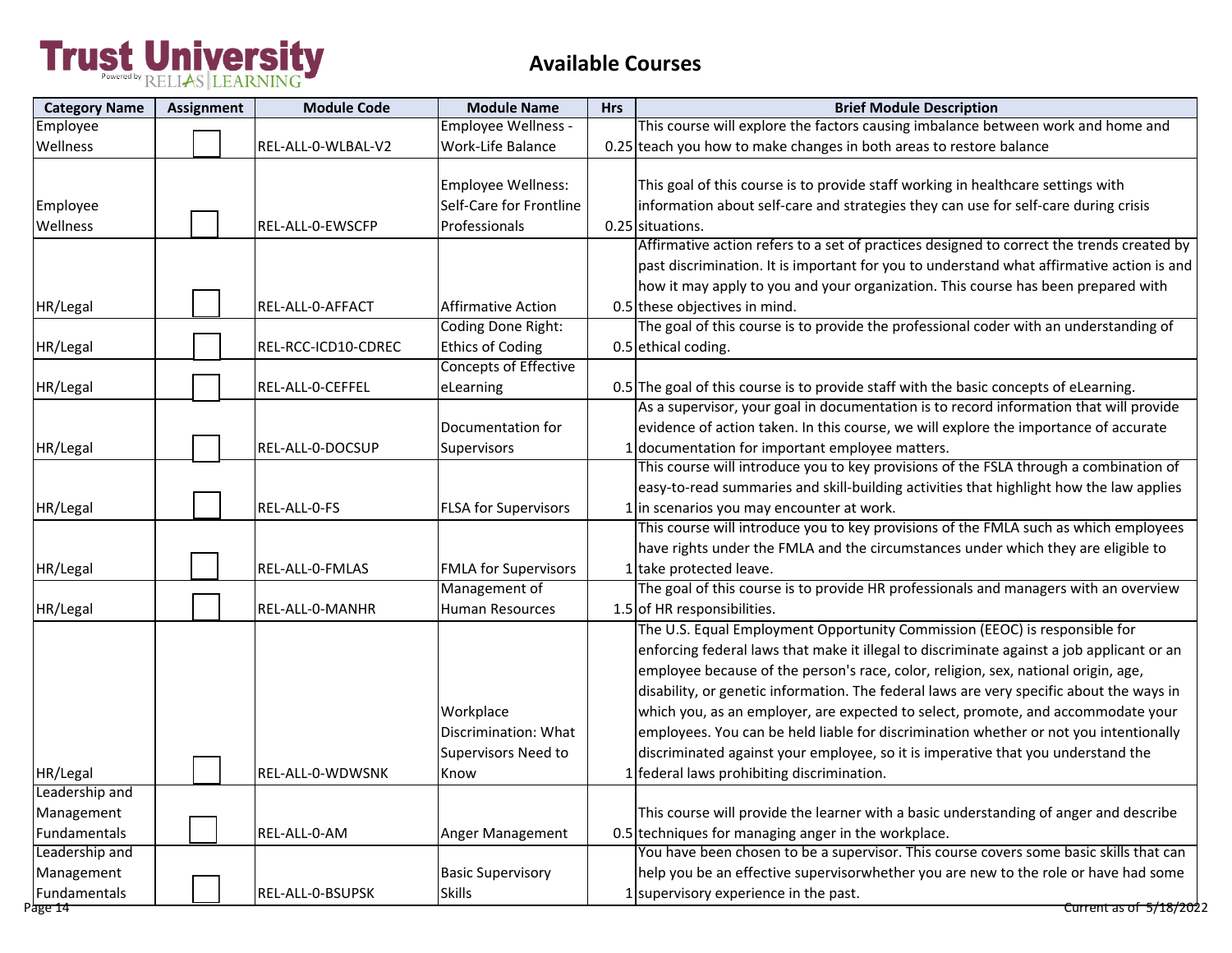| <b>Category Name</b>    | <b>Assignment</b> | <b>Module Code</b> | <b>Module Name</b>                          | <b>Hrs</b> | <b>Brief Module Description</b>                                                                                                                                                    |
|-------------------------|-------------------|--------------------|---------------------------------------------|------------|------------------------------------------------------------------------------------------------------------------------------------------------------------------------------------|
| Leadership and          |                   |                    |                                             |            | The goal of this course is to provide managers and supervisors with strategies for                                                                                                 |
| Management              |                   |                    | Change Management:                          |            | planning and implementing change, as well as for guiding their team through the                                                                                                    |
| <b>Fundamentals</b>     |                   | REL-ALL-0-CMLC     | Leading Change                              |            | 1 change process.                                                                                                                                                                  |
| Leadership and          |                   |                    |                                             |            |                                                                                                                                                                                    |
| Management              |                   |                    | Change Management:                          |            | The goal of this course is to provide managers and supervisors with an understanding                                                                                               |
| Fundamentals            |                   | REL-ALL-0-CMNC     | Navigating Change                           |            | 0.5 of the common reasons for resistance to change and learn ways to counteract it.                                                                                                |
|                         |                   |                    |                                             |            | Conflict in the workplace is inevitable because every person is different. However,                                                                                                |
| Leadership and          |                   |                    |                                             |            | handling it the right way leads to better relationships, an improved work environment,                                                                                             |
| Management              |                   |                    |                                             |            | a stronger team, and personal goal achievement. This course presents techniques                                                                                                    |
| Fundamentals            |                   | REL-ALL-0-CR       | Conflict Resolution                         |            | 0.5 essential to handling conflict in the workplace.                                                                                                                               |
| Leadership and          |                   |                    |                                             |            | In this course you learn what customer service is, who your customers are, and how to                                                                                              |
| Management              |                   |                    |                                             |            | build relationships with customers through everyday interactions. You will practice                                                                                                |
|                         |                   | REL-ALL-0-CSERV    | <b>Customer Service</b>                     |            |                                                                                                                                                                                    |
| Fundamentals            |                   |                    |                                             |            | 0.5 ways to communicate respect, attentiveness, and empathy in a variety of situations.<br>This course will help you to communicate clearly, concisely, and professionally. You'll |
| Leadership and          |                   |                    |                                             |            |                                                                                                                                                                                    |
| Management              |                   |                    | Effective                                   |            | increase understanding between you and your coworkers by learning what to say, how                                                                                                 |
| Fundamentals            |                   | REL-ALL-0-EFFCOM   | Communication<br><b>Effective</b>           |            | 0.25 to say it, and the barriers to good communication.                                                                                                                            |
| Leadership and          |                   |                    | Communication: What                         |            |                                                                                                                                                                                    |
|                         |                   |                    |                                             |            |                                                                                                                                                                                    |
| Management              |                   |                    | <b>Supervisors Need to</b>                  |            | This course prepares you to better work beside people and in situations on a                                                                                                       |
| Fundamentals            |                   | REL-ALL-0-ECWSNK   | Know                                        |            | 1 professional level through effective communication.                                                                                                                              |
| Leadership and          |                   |                    |                                             |            | In this course, you'll learn best practices that apply to all forms of professional writing.                                                                                       |
| Management              |                   |                    | Effective Workplace                         |            | You'll learn how to organize information, clearly state your purpose, and avoid                                                                                                    |
| Fundamentals            |                   | REL-ALL-0-PROFW    | Writing                                     |            | 0.25 common errors.                                                                                                                                                                |
|                         |                   |                    | Essentials of                               |            |                                                                                                                                                                                    |
| Leadership and          |                   |                    | Communication:                              |            | This course will use a blend of experiential exercises, instructive information, and self-                                                                                         |
| Management              |                   |                    | Communication                               |            | study to provide the tips, tools, and techniques you need to increase your<br>1 effectiveness.                                                                                     |
| Fundamentals            |                   | REL-ALL-0-ECCE     | <b>Effectiveness</b>                        |            | In this course, you will learn the consequences of not listening effectively and how                                                                                               |
|                         |                   |                    | Essentials of                               |            | adapting the techniques of active listening will benefit you. You will develop a greater                                                                                           |
| Leadership and          |                   |                    |                                             |            |                                                                                                                                                                                    |
| Management              |                   |                    | Communication:                              |            | understanding of why and how managers and leaders must listen actively, not                                                                                                        |
| <b>Fundamentals</b>     |                   | REL-ALL-0-ECEL     | <b>Effective Listening</b><br>Essentials of |            | 1 passively, to build stronger teams and increase their impact.<br>In this course, you will examine four types of conversations managers face in the                               |
|                         |                   |                    |                                             |            |                                                                                                                                                                                    |
| Leadership and          |                   |                    | Communication:                              |            | workplace and learn how to manage each one effectively. You will learn how to                                                                                                      |
| Management              |                   |                    | Navigating                                  |            | distinguish each conversation type and how to avoid common pitfalls when these                                                                                                     |
| Fundamentals            |                   | REL-ALL-0-ECNC     | Conversations                               |            | 1 conversations become difficult.                                                                                                                                                  |
| Leadership and          |                   |                    | Fundamentals of                             |            |                                                                                                                                                                                    |
| Management              |                   |                    | Management vs.                              |            | The goal of this course is to provide managers and leaders with leadership tools and                                                                                               |
| Fundamentals<br>Page 15 |                   | REL-ALL-0-FML      | Leadership                                  |            | 1 methods.<br>Current as of 5/18/2022                                                                                                                                              |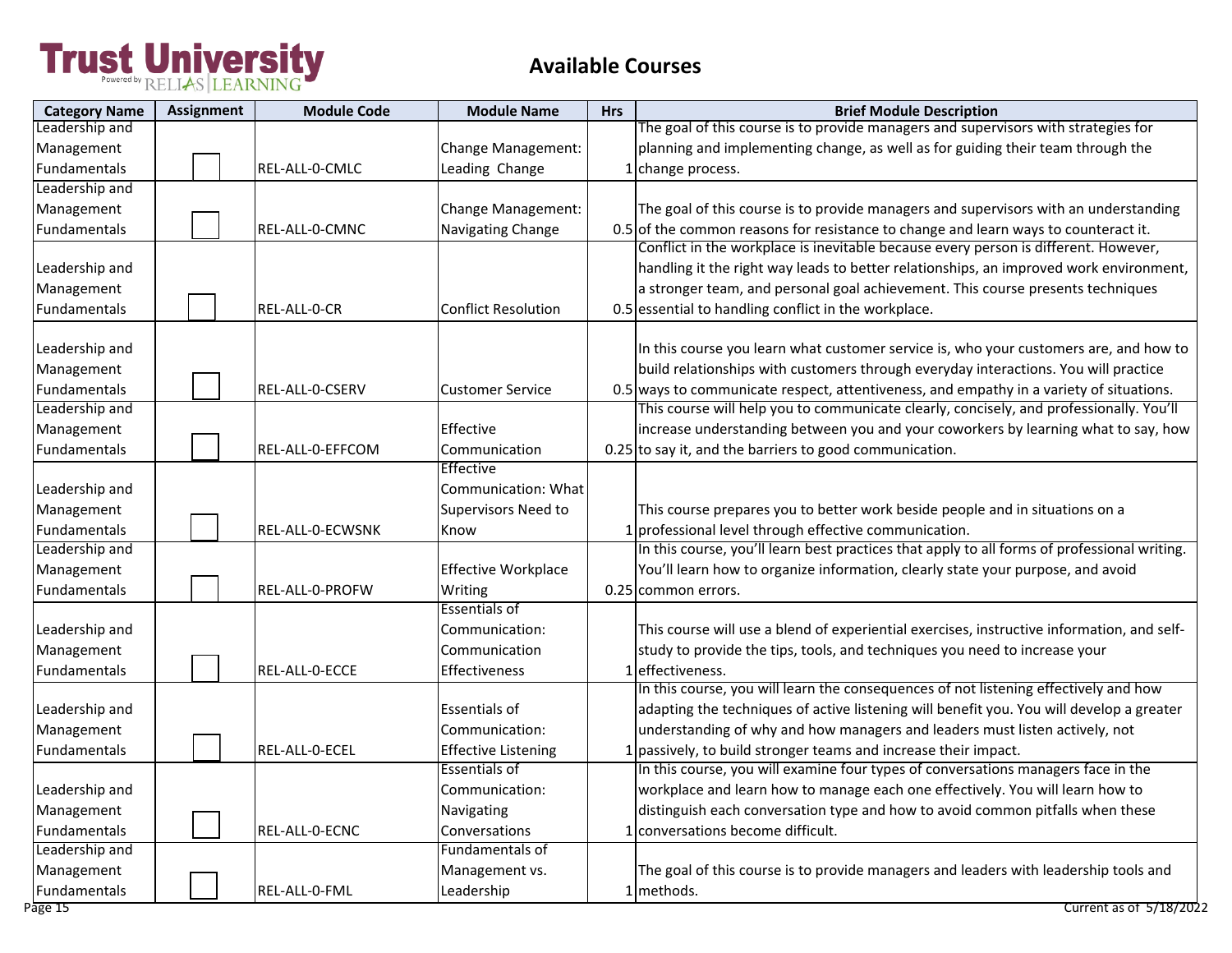| <b>Category Name</b> | <b>Assignment</b> | <b>Module Code</b> | <b>Module Name</b>         | <b>Hrs</b> | <b>Brief Module Description</b>                                                            |
|----------------------|-------------------|--------------------|----------------------------|------------|--------------------------------------------------------------------------------------------|
|                      |                   |                    |                            |            |                                                                                            |
| Leadership and       |                   |                    | <b>Fundamentals of</b>     |            |                                                                                            |
| Management           |                   |                    | <b>Management: Setting</b> |            | The goal of this course is to provide managers and supervisors with fundamental skills     |
| Fundamentals         |                   | REL-ALL-0-FMSSS    | the Stage for Success      |            | 0.5 for building relationships with their team.                                            |
| Leadership and       |                   |                    | Fundamentals of            |            |                                                                                            |
| Management           |                   |                    | Management: The            |            | The goal of this course is to provide supervisors and managers with current best           |
| Fundamentals         |                   | REL-ALL-0-FMEL     | <b>Emerging Leader</b>     |            | 0.5 practices for the emerging leader.                                                     |
| Leadership and       |                   |                    | Fundamentals of            |            |                                                                                            |
| Management           |                   |                    | Management:                |            | The goal of this course is to provide supervisors and managers with techniques to          |
| Fundamentals         |                   | REL-ALL-0-FMWW     | Winning at Work            |            | 0.5 strengthen their role as a manager and win at work.                                    |
|                      |                   |                    |                            |            | In this course, you will explore the importance of identifying team dynamics associated    |
| Leadership and       |                   |                    | <b>High Performing</b>     |            | with assessment and motivation that can help or hinder your teams success. You will        |
| Management           |                   |                    | <b>Teams: Achieving</b>    |            | also learn some practical actions for facilitating emotional buy-in and commitment to      |
| Fundamentals         |                   | REL-ALL-0-HPTAE    | Excellence                 |            | 1 achieving greater team results.                                                          |
| Leadership and       |                   |                    | Importance of Self-        |            | The goal of this course is to provide professionals in healthcare settings with practical  |
| Management           |                   |                    | Care for Frontline         |            | information on effective self-care strategies to use in times of prolonged stress, such as |
| Fundamentals         |                   | REL-BHC-0-ISCPF    | Professionals              |            | 1.5 during a public health crisis.                                                         |
| Leadership and       |                   |                    |                            |            |                                                                                            |
| Management           |                   |                    | Improving Employee         |            | The goal of this course is to provide nurses, administrators, and HR professionals in      |
| Fundamentals         |                   | REL-ALL-0-IEE      | Engagement                 |            | 1 healthcare settings with strategies to improve employee engagement.                      |
| Leadership and       |                   |                    | Introduction to            |            | This course will help you achieve the 2 main goals of a job interview: selecting the right |
| Management           |                   |                    | Interviewing               |            | applicants and presenting your organization as a desirable place to work to the top        |
| Fundamentals         |                   | REL-ALL-0-IIT      | Techniques                 |            | 1 candidates in the market.                                                                |
|                      |                   |                    |                            |            |                                                                                            |
| Leadership and       |                   |                    |                            |            | Knowing how to work in teams is essential for success in most jobs. Organizations rely     |
| Management           |                   |                    | Introduction to Team       |            | on teams to solve problems and complete complex tasks. In addition, team                   |
| Fundamentals         |                   | REL-ALL-0-ITB      | <b>Building</b>            |            | 0.5 membership creates opportunities to gain skills needed to be successful.               |
| Leadership and       |                   |                    | Leadership                 |            | In this course, you will gain an understanding of what it means to take a coaching         |
| Management           |                   |                    | Fundamentals:              |            | approach and learn the fundamental skills to work with individuals on your team in a       |
| Fundamentals         |                   | REL-ALL-0-LFLC     | Leading as a Coach         |            | 1 trust-based environment.                                                                 |
|                      |                   |                    | Leadership                 |            | In this course, you will meet two different managers and evaluate the results of their     |
| Leadership and       |                   |                    | Fundamentals:              |            | autocratic and servant leadership styles. By understanding these leadership styles and     |
| Management           |                   |                    | Relationship-Centric       |            | their impact, you are better able to bring these learnings to life in your work as a       |
| Fundamentals         |                   | REL-ALL-0-LFRL     | Leadership                 |            | 1 leader.                                                                                  |
| Leadership and       |                   |                    | Maintaining                |            |                                                                                            |
| Management           |                   |                    | Professional               |            | The goal of this course is to share with general staff in any setting the basics of how to |
|                      |                   |                    |                            |            |                                                                                            |
| Fundamentals         |                   | REL-ALL-0-MPBOUND  | <b>Boundaries</b>          |            | 0.5 maintain professional boundaries.                                                      |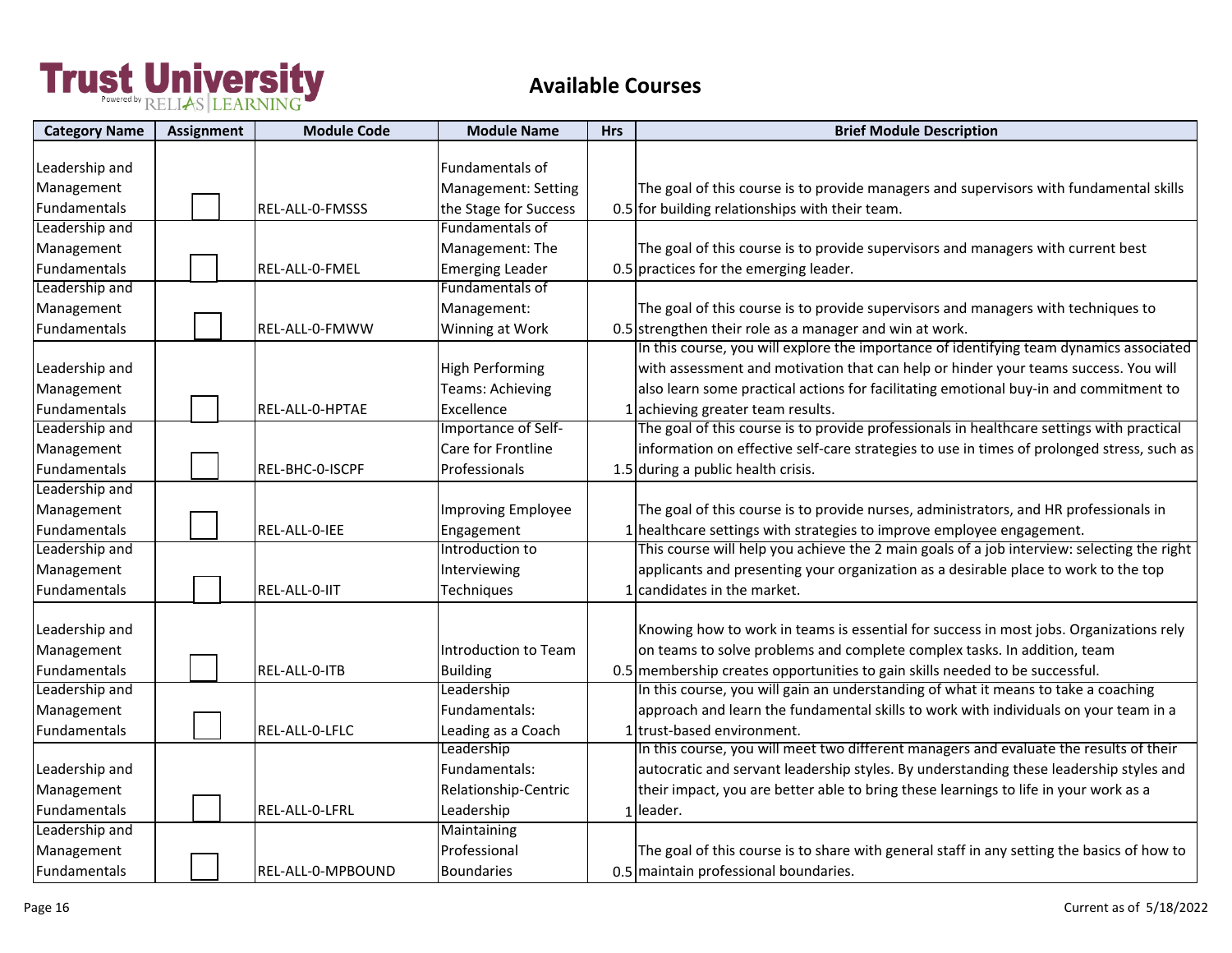| <b>Category Name</b> | <b>Assignment</b> | <b>Module Code</b>   | <b>Module Name</b>     | <b>Hrs</b> | <b>Brief Module Description</b>                                                           |
|----------------------|-------------------|----------------------|------------------------|------------|-------------------------------------------------------------------------------------------|
| Leadership and       |                   |                      | <b>Motivating for</b>  |            |                                                                                           |
| Management           |                   |                      | Improved               |            | The goal of this course is to provide leaders and manager with an overview of how to      |
| Fundamentals         |                   | REL-ALL-0-MIMPP      | Performance            |            | 0.5 motivate improved performance.                                                        |
|                      |                   |                      |                        |            |                                                                                           |
| Leadership and       |                   |                      | New Employee           |            |                                                                                           |
| Management           |                   |                      | Onboarding and         |            | The goal of this course is to provide administrators and Human Resources professionals    |
| Fundamentals         |                   | REL-ALL-0-NEMOOC     | Organizational Culture |            | 0.5 with an overview of the importance of onboarding.                                     |
|                      |                   |                      |                        |            | Organizations rely on teams to solve problems and complete complex tasks. In              |
| Leadership and       |                   |                      |                        |            | addition, team membership and team leadership create opportunities to gain skills         |
| Management           |                   |                      | Team Building:         |            | needed to be successful. In this course, you will learn about teams and how to be an      |
| Fundamentals         |                   | REL-ALL-0-TMBLDG     | Introduction           |            | effective team member.                                                                    |
|                      |                   |                      | The Role of Agency     |            |                                                                                           |
| Leadership and       |                   |                      | Leadership in Board    |            |                                                                                           |
| Management           |                   |                      | Management and         |            | The goal of this course is to provide managers and leaders in IDD settings with an        |
| Fundamentals         |                   | REL-IDD-0-RALBMG     | Governance             |            | 1 overview of working with a board of directors.                                          |
| Leadership and       |                   |                      |                        |            | This course is designed to prepare you for a smooth initial transition to your new        |
| Management           |                   |                      | The Transition to      |            | position of leadership. It will cover the basics of changing relationships and how to     |
| Fundamentals         |                   | REL-ALL-0-TRANSUP    | Supervisor             |            | 1 handle difficulties along the way.                                                      |
| Leadership and       |                   |                      |                        |            |                                                                                           |
| Management           |                   |                      |                        |            | This course provides you with the essential components to be an effective team            |
| Fundamentals         |                   | REL-ALL-0-WTEAM      | Working in a Team      |            | 0.5 member.                                                                               |
| Leadership and       |                   |                      |                        |            | In this course, you'll learn strategies to calmly address misunderstandings before they   |
| Management           |                   |                      | Working with Difficult |            | blow up. Professional relationships can improve when you know how to deal with            |
| Fundamentals         |                   | REL-ALL-0-WWDP       | People                 |            | 0.25 differences, communicate clearly, and listen respectfully.                           |
|                      |                   |                      | 2010 MS Excel:         |            |                                                                                           |
| Microsoft            |                   | REL-ALL-0-EXCEL10ADV | Advanced               |            | 0.25 This advanced course on Microsoft Excel 2010 covers creating and running macros.     |
|                      |                   |                      |                        |            | This course will teach you the basics of Microsoft Excel 2010 including creating a chart, |
| Microsoft            |                   | REL-ALL-0-EXCEL10BAS | 2010 MS Excel: Basics  |            | 0.5 keyboard shortcuts, protecting your files, and more.                                  |
|                      |                   |                      | 2010 MS Excel:         |            | This intermediate level course on Microsoft Excel 2010 will cover formulas and            |
| Microsoft            |                   | REL-ALL-0-EXCEL10INT | Intermediate           |            | 2 functions, conditional formatting, Vlookup, keyboard shortcuts, and more.               |
|                      |                   |                      | 2010 MS Outlook:       |            | This course will teach you the basics of Microsoft Outlook 2010 including mailbox         |
| Microsoft            |                   | REL-ALL-0-OUTLK10BAS | <b>Basics</b>          |            | 1.25 management, signatures, automatic replies, and more.                                 |
|                      |                   |                      | 2010 MS Outlook:       |            | This intermediate level course on Microsoft Outlook 2010 covers keyboard shortcuts,       |
| Microsoft            |                   | REL-ALL-0-OUTLK10INT | Intermediate           |            | 1.25 best practices, and more.                                                            |
|                      |                   |                      |                        |            |                                                                                           |
|                      |                   |                      | 2010 MS PowerPoint:    |            | This course will teach you the basics of Microsoft PowerPoint 2010 including charts and   |
| Microsoft            |                   | REL-ALL-0-PPT10BAS   | <b>Basics</b>          |            | 2 diagrams, keyboard shortcuts, animations and transitions, inserting videos, and more.   |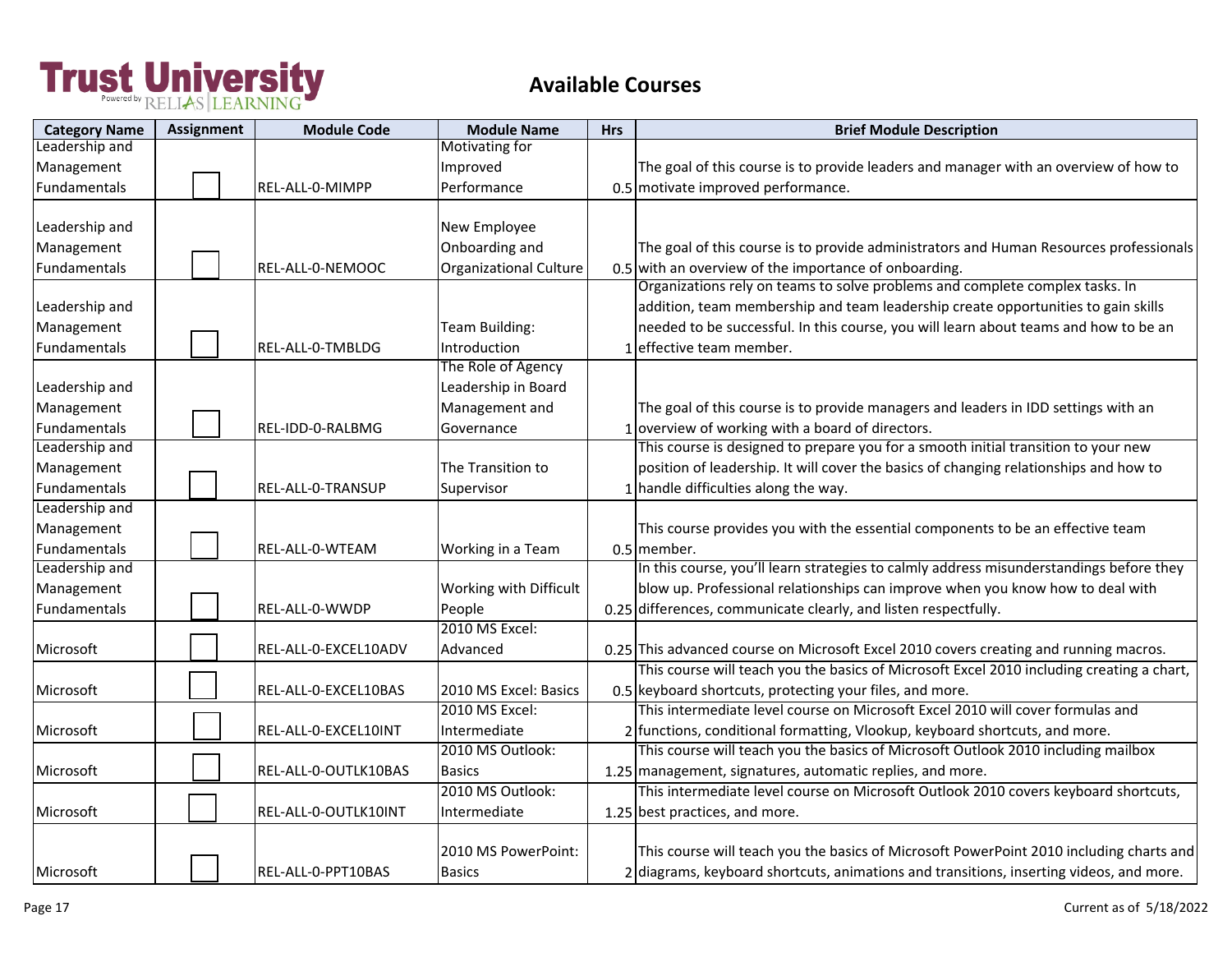| <b>Category Name</b> | <b>Assignment</b> | <b>Module Code</b>   | <b>Module Name</b>                                 | <b>Hrs</b> | <b>Brief Module Description</b>                                                                                                                                                                                                                                         |
|----------------------|-------------------|----------------------|----------------------------------------------------|------------|-------------------------------------------------------------------------------------------------------------------------------------------------------------------------------------------------------------------------------------------------------------------------|
| Microsoft            |                   | REL-ALL-0-PPT10INT   | 2010 MS PowerPoint:<br>Intermediate                |            | This intermediate level course on Microsoft PowerPoint 2010 will provide an indepth<br>0.25 coverage of using animations.                                                                                                                                               |
| Microsoft            |                   | REL-ALL-0-WORD10BAS  | 2010 MS Word: Basics                               |            | This course will teach you the basics of Microsoft Word 2010 including creating a<br>0.75 document, protecting your files, keyboard shortcuts, and more.                                                                                                                |
| Microsoft            |                   | REL-ALL-0-WORD10INT  | 2010 MS Word:<br>Intermediate                      |            | This intermediate level course on Microsoft Word 2010 covers working with table of<br>1.25 contents, formatting, page numbers, headers and footers, and more.                                                                                                           |
| Microsoft            |                   | REL-ALL-0-EXCEL13ADV | 2013 MS Excel:<br>Advanced                         |            | This advanced course on Microsoft Excel 2013 will cover advanced formulas, pivot<br>1.75 tables, macros, password protection, drop down lists, printing, and more.                                                                                                      |
| Microsoft            |                   | REL-ALL-0-EXCEL13BAS | 2013 MS Excel: Basics                              |            | This course will teach you the basics of Microsoft Excel 2013 such as basic math,<br>1.5 creating a chart, cell references, the autofill feature, and more.                                                                                                             |
| Microsoft            |                   | REL-ALL-0-EXCEL13INT | 2013 MS Excel:<br>Intermediate<br>2013 MS Outlook: |            | This intermediate level course on Microsoft Excel 2013 includes sorting and filtering<br>1.25 data, headers and footers, using basic formulas, conditional formatting, and more.<br>This advanced level course on Microsoft Outlook 2013 will cover archiving, password |
| Microsoft            |                   | REL-ALL-0-OUTLK13ADV | Advanced                                           |            | 1 protecting, personal folders, managing rules, and more.                                                                                                                                                                                                               |
| Microsoft            |                   | REL-ALL-0-OUTLK13BAS | 2013 MS Outlook:<br><b>Basics</b>                  |            | This course will teach you the basics of Microsoft Outlook 2013 including email,<br>1.5 calendars, contacts, attachments, search features, and more.                                                                                                                    |
| Microsoft            |                   | REL-ALL-0-OUTLK13INT | 2013 MS Outlook:<br>Intermediate                   |            | This intermediate level course on Microsoft Outlook 2013 covers using folders,<br>2 controlling spam, vCards, tracking emails, templates, using contact groups, and more.                                                                                               |
| Microsoft            |                   | REL-ALL-0-PPT13ADV   | 2013 MS PowerPoint:<br>Advanced                    |            | This advanced course on Microsoft PowerPoint 2013 will cover sound effects and<br>3.25 music, bullets, headers and footers, animation, charts, inserting objects, and more.                                                                                             |
| Microsoft            |                   | REL-ALL-0-PPT13BAS   | 2013 MS PowerPoint:<br><b>Basics</b>               |            | This course will teach you the basics of Microsoft PowerPoint 2013 including themes,<br>transitions between slides, speaker notes, basic formatting, printing, using the<br>1.25 presenter view, and more.                                                              |
| Microsoft            |                   | REL-ALL-0-PPT13INT   | 2013 MS PowerPoint:<br>Intermediate                |            | This intermediate level course on Microsoft PowerPoint 2013 includes backgrounds,<br>0.75 using and formatting pictures, watermarks, handout masters, and more.                                                                                                         |
| Microsoft            |                   | REL-ALL-0-WORD13ADV  | 2013 MS Word:<br>Advanced                          |            | This advanced course on Microsoft Word 2013 will cover mail merge, table of contents,<br>1 collapsible headings, and more.                                                                                                                                              |
| Microsoft            |                   | REL-ALL-0-WORD13BAS  | 2013 MS Word: Basics                               |            | This course will teach you the basics of Microsoft Word 2013, including how to create<br>$1$ and save a document, format the page and contents, edit, and more.                                                                                                         |
| Microsoft            |                   | REL-ALL-0-WORD13INT  | 2013 MS Word:<br>Intermediate                      |            | This intermediate level course on Microsoft Word 2013 includes creating labels,<br>formatting features such as footnotes, mirror margins and watermarks, as well as<br>1.75 citations and bibliographies, and more.                                                     |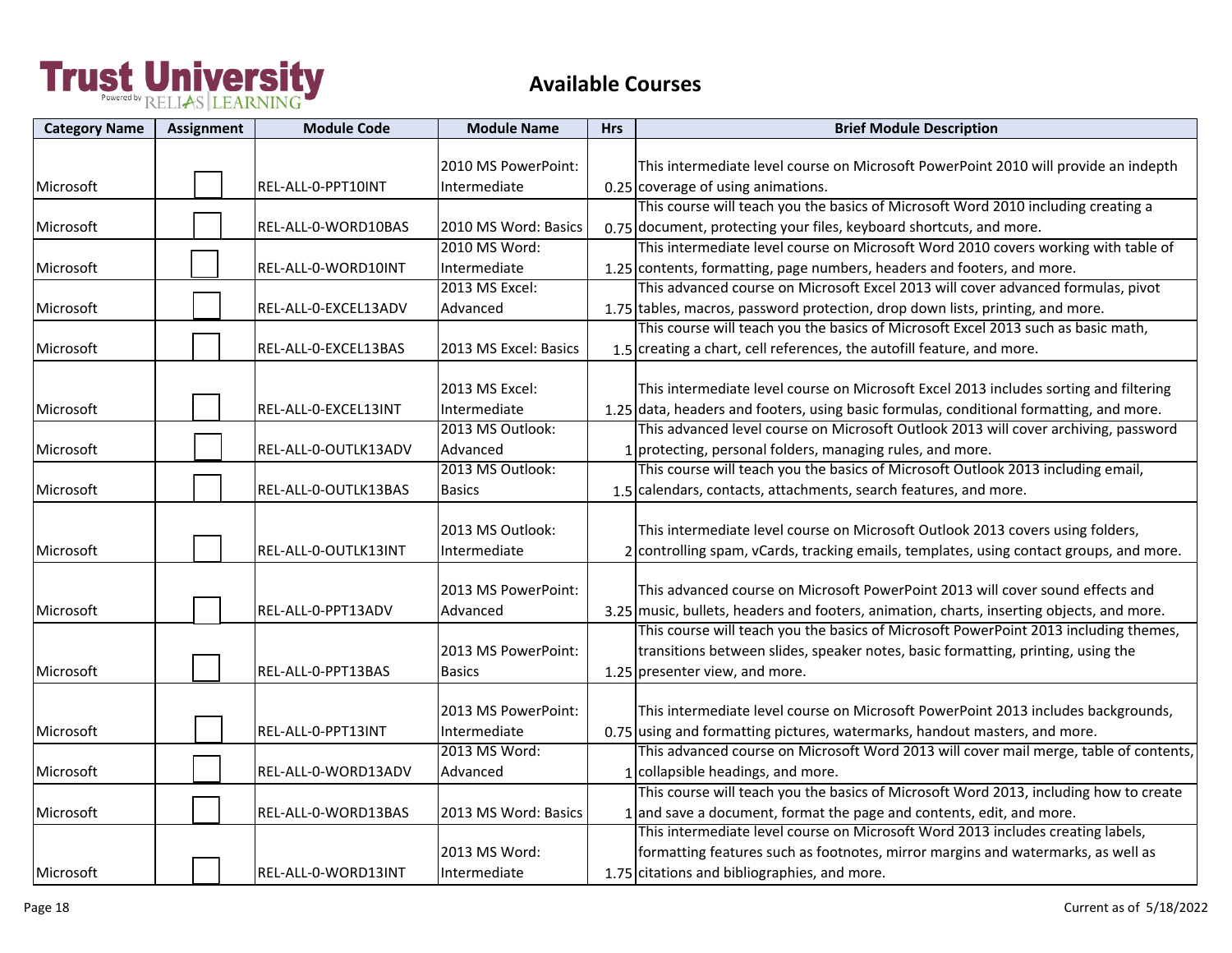| <b>Category Name</b> | <b>Assignment</b> | <b>Module Code</b>   | <b>Module Name</b>            | <b>Hrs</b> | <b>Brief Module Description</b>                                                               |
|----------------------|-------------------|----------------------|-------------------------------|------------|-----------------------------------------------------------------------------------------------|
|                      |                   |                      |                               |            | The COVID-19 pandemic is often described as the 100-year pandemic. Science has                |
|                      |                   |                      |                               |            | compared this virus to the influenza pandemic of 1918. So, what is COVID-19? This             |
| <b>OSHA</b>          |                   |                      |                               |            | course will describe the roots of COVID-19 as well as steps to take to lessen the risk of     |
| Requirements         |                   | REL-ALL-0-ACOVID     | About COVID-19                |            | 0.25 exposure or infection.                                                                   |
|                      |                   |                      |                               |            |                                                                                               |
| <b>OSHA</b>          |                   |                      |                               |            | In this course, you'll learn basis of back injury prevention - which includes identifying     |
| Requirements         |                   | REL-ALL-0-BIPREV     | <b>Back Injury Prevention</b> |            | 0.5 risks, implementing proper lifting techniques, and strengthening you're your back.        |
|                      |                   |                      |                               |            | The goal of this course is to instruct all employees about when hand hygiene is               |
| <b>OSHA</b>          |                   |                      | <b>Basics of Hand</b>         |            | necessary as well as the correct procedure for hand washing and the use of alcohol-           |
| Requirements         |                   | REL-ALL-0-BHH        | Hygiene                       |            | 0.25 based hand rubs.                                                                         |
|                      |                   |                      |                               |            | Bioterrorism is a form of terrorism in which biological agents such as viruses, bacteria,     |
|                      |                   |                      |                               |            | or other germs are deployed in an effort to cause harm or death to people, plants, or         |
| <b>OSHA</b>          |                   |                      |                               |            | animals. In this course you will learn how to prepare for and respond to bioterrorism in      |
| Requirements         |                   | REL-ALL-0-BIOTER     | Bioterrorism                  |            | 0.5 the workplace.                                                                            |
|                      |                   |                      |                               |            |                                                                                               |
|                      |                   |                      |                               |            | This course educates healthcare workers about the three COVID-19 vaccines currently           |
|                      |                   |                      | <b>COVID-19 Vaccines:</b>     |            | available. It also reviews the benefits, risks, and known side effects of these vaccines.     |
| <b>OSHA</b>          |                   |                      | What You Need to              |            | This course provides a resource link to the Centers for Disease Control and Prevention        |
| Requirements         |                   | REL-ALL-0-CVWYNK     | Know!                         |            | 0.25 (CDC) COVID-19 vaccine talking points document to share with individuals.                |
|                      |                   |                      | Domestic Violence:            |            |                                                                                               |
| OSHA                 |                   |                      | Recognizing and               |            | This course discusses information on recognizing and responding to domestic violence.         |
| Requirements         |                   | REL-ALL-0-DVRP       | Preventing                    |            | $1$ It also discusses strategies you can use to report and even prevent it.                   |
|                      |                   |                      |                               |            | This course focuses on how to work safely with electricity. You will learn what common        |
| <b>OSHA</b>          |                   |                      |                               |            | electrical hazards are present in the workplace, how to make your work setting safer,         |
| Requirements         |                   | REL-ALL-0-ELSFTY     | <b>Electrical Safety</b>      |            | 0.25 and how to respond to hazardous electrical incidents.                                    |
|                      |                   |                      |                               |            |                                                                                               |
| <b>OSHA</b>          |                   |                      |                               |            | In this course, you will learn how to set up a computer workstation properly. It is also      |
| Requirements         |                   | REL-ALL-0-ERGOFF     | Ergonomics: Office            |            | 0.25 important to recognize the early warning signs of common work-related injuries.          |
|                      |                   |                      |                               |            | This course corresponds to the Federal regulations F454, F517, F518; while                    |
|                      |                   |                      |                               |            | information is related to the aforementioned tags, individual facilities/buildings will still |
| <b>OSHA</b>          |                   |                      |                               |            | need to add organization specific information regarding evacuation and emergency              |
| Requirements         |                   | REL-CV-0-FSTB        | <b>Fire Safety</b>            |            | 0.5 procedures.                                                                               |
|                      |                   |                      |                               |            |                                                                                               |
|                      |                   |                      | <b>Fire Safety Evacuation</b> |            | The following table lists the steps that are expected of you should it be necessary to        |
| <b>OSHA</b>          |                   |                      | <b>Procedures Skills</b>      |            | evacuate individuals from your place of work. The table also provides rationales that         |
| Requirements         |                   | REL-CV-0-FSEP        | Checklist                     |            | O explain why you perform some of these steps.                                                |
| <b>OSHA</b>          |                   |                      |                               |            | The goal of this course is to provide all employees with easy-to-remember steps and           |
| Requirements         |                   | REL-ALL-0-FSBASIC-V2 | Fire Safety: The Basics       |            | 0.5 information about responding to and preventing fires.                                     |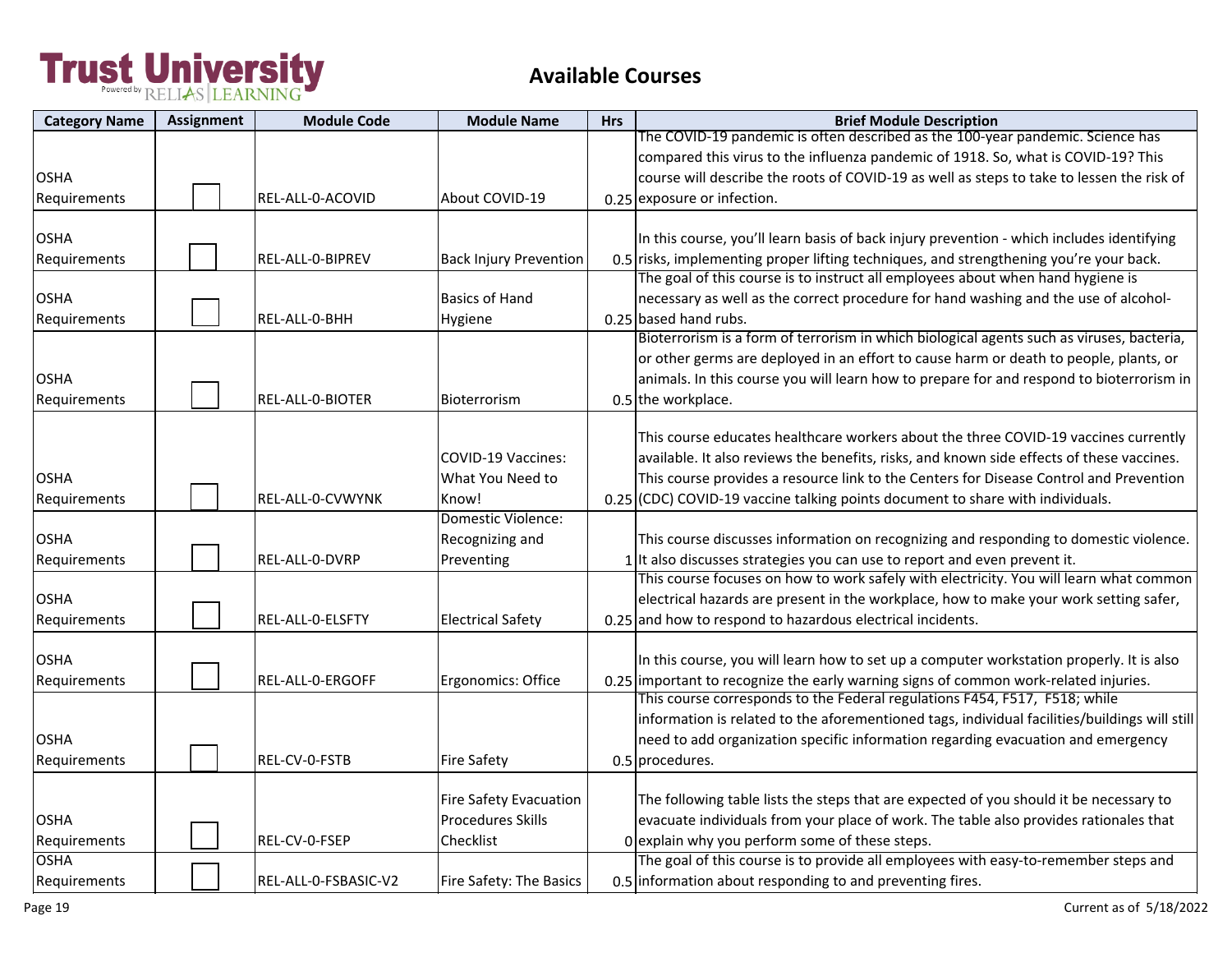| <b>Category Name</b>        | <b>Assignment</b> | <b>Module Code</b>   | <b>Module Name</b>                                         | <b>Hrs</b> | <b>Brief Module Description</b>                                                           |
|-----------------------------|-------------------|----------------------|------------------------------------------------------------|------------|-------------------------------------------------------------------------------------------|
|                             |                   |                      |                                                            |            | OSHA's Hazard Communication Standard (HCS) is part of the Code of Federal                 |
|                             |                   |                      |                                                            |            | Regulations (CFR) used to convey occupational safety and health risks associated with     |
|                             |                   |                      |                                                            |            | chemicals and toxic substance hazards in the workplace, during manufacturing or           |
|                             |                   |                      |                                                            |            | transportation, as well as during releases or exposures. The goal of this course is to    |
| <b>OSHA</b>                 |                   |                      | <b>Hazardous Chemicals:</b>                                |            | provide all staff with a review of hazardous chemical labels, pictograms, and Safety      |
| Requirements                |                   | REL-ALL-0-HCSDSL     | SDS and Labels                                             |            | 0.5 Data Sheets (SDSs).                                                                   |
| <b>OSHA</b>                 |                   |                      | <b>Hazardous Chemicals:</b>                                |            | The goal of this course is to provide all staff with an overview of how to work safely    |
| Requirements                |                   | REL-ALL-0-HCTESS     | The Essentials                                             |            | 0.5 with hazardous materials and what to do in the event of a hazardous chemical spill.   |
|                             |                   |                      | <b>Infection Control for</b>                               |            |                                                                                           |
| <b>OSHA</b>                 |                   |                      | Healthcare                                                 |            | This three-part program will update your ability to apply scientifically accepted         |
|                             |                   | REL-ACU-0-60011      | Professionals                                              |            | 3 infection-control principles to reduce the transmission of pathogens.                   |
| Requirements<br><b>OSHA</b> |                   |                      | Infection Control:                                         |            | This course presents Pro on the Go instruction for implementing infection control         |
|                             |                   | REL-PAC-0-POTGC-ICAP | <b>Airborne Precautions</b>                                |            |                                                                                           |
| Requirements<br><b>OSHA</b> |                   |                      | Infection Control:                                         |            | O measures to prevent transmission of airborne disease.                                   |
|                             |                   |                      |                                                            |            | The goal of this course is to provide staff in all healthcare settings with the basics of |
| Requirements                |                   | REL-ALL-0-ICBC       | <b>Basic Concepts</b>                                      |            | 0.25 infection control.                                                                   |
|                             |                   |                      |                                                            |            | The goal of this course is to provide all staff in healthcare settings with knowledge     |
|                             |                   |                      |                                                            |            |                                                                                           |
| <b>OSHA</b>                 |                   |                      | Infection Control:                                         |            | about infection control and prevention, the basics of how diseases are transmitted, and   |
| Requirements                |                   | REL-ALL-0-IFEP       | <b>Essential Principles</b><br><b>Infection Prevention</b> |            | 0.5 types of precautions to prevent illnesses such as influenza and tuberculosis.         |
|                             |                   |                      |                                                            |            |                                                                                           |
| <b>OSHA</b>                 |                   |                      | and Control Nursing:                                       |            | The goal of this module is to provide an overview of the design of surveillance systems   |
| Requirements                |                   | REL-ACU-0-PR1019     | <b>Surveillance Systems</b>                                |            | 1 and the use of surveillance data to prevent and control the spread of infections.       |
|                             |                   |                      |                                                            |            | This course will teach you simple steps to protect yourself and those you serve from      |
| <b>OSHA</b>                 |                   |                      |                                                            |            | getting or spreading the flu. The goal of this course is to provide all staff with the    |
| Requirements                |                   | REL-ALL-0-INFVAC     | Influenza Vaccination                                      |            | 0.5 basics of flu prevention, symptoms, and treatment strategies.                         |
|                             |                   |                      |                                                            |            | Sometimes you are required to perform certain job tasks that may involve the use of       |
| <b>OSHA</b>                 |                   |                      |                                                            |            | ladders. By following best practices and taking some basic precautions, you can help      |
| Requirements                |                   | REL-ALL-0-LADSFTY    | Ladder Safety                                              |            | 0.25 prevent ladder injuries.                                                             |
|                             |                   |                      |                                                            |            |                                                                                           |
|                             |                   |                      |                                                            |            | Lockout/Tagout is a set of procedures that isolate and tag equipment when it is being     |
|                             |                   |                      |                                                            |            | installed, serviced, or maintained in order to prevent these kinds of injuries. This      |
| <b>OSHA</b>                 |                   |                      |                                                            |            | course presents basic information about the purpose and requirements of the OSHA          |
| Requirements                |                   | REL-ALL-0-LOTO       | Lockout/Tagout                                             |            | 0.25 standard for the Control of Hazardous Energy, Lockout/Tagout or LOTO.                |
| <b>OSHA</b>                 |                   |                      | Lockout/Tagout                                             |            | The goal of this course is to provide all staff with an overview of lockout/tagout        |
| Requirements                |                   | REL-ALL-0-LOTOP      | Procedures                                                 |            | 0.25 procedures.                                                                          |
| <b>OSHA</b>                 |                   |                      | Minimizing Trips,                                          |            |                                                                                           |
| Requirements                |                   | REL-ALL-0-MSTF       | Slips, and Falls                                           |            | 0.25 The goal of this course is to help all employees minimize trips, slips, and falls.   |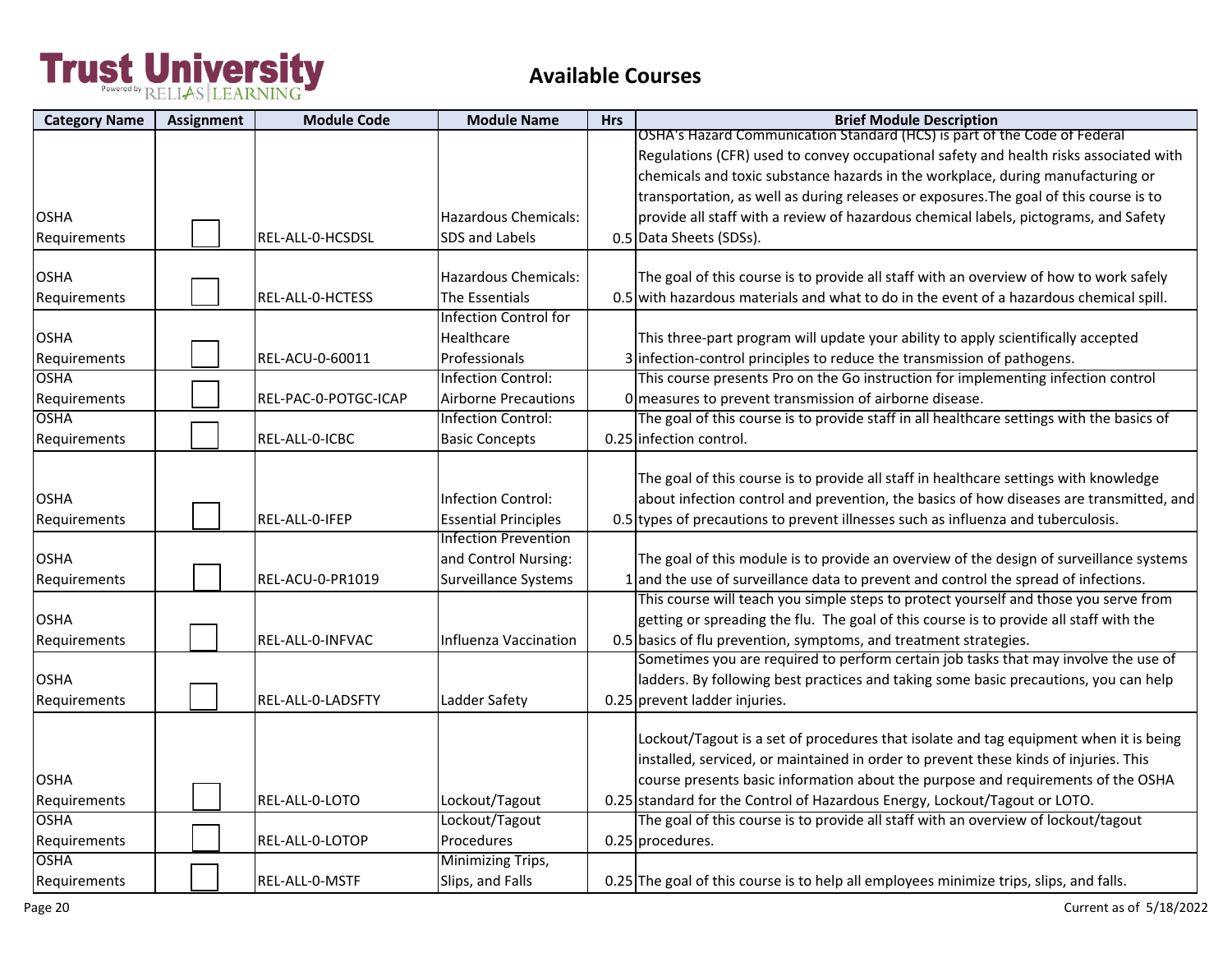| <b>Category Name</b> | <b>Assignment</b> | <b>Module Code</b> | <b>Module Name</b>           | <b>Hrs</b> | <b>Brief Module Description</b>                                                          |
|----------------------|-------------------|--------------------|------------------------------|------------|------------------------------------------------------------------------------------------|
|                      |                   |                    | <b>Natural Disasters and</b> |            |                                                                                          |
|                      |                   |                    | Workplace                    |            | This course is a basic overview of natural disasters and workplace emergencies. This     |
| <b>OSHA</b>          |                   |                    | Emergencies: An              |            | course will provide you with important content that you can use to help keep yourself    |
| Requirements         |                   | REL-ALL-0-NDWEO    | Overview                     |            | 0.5 and others safe during emergencies and disasters in the workplace.                   |
|                      |                   |                    | Natural Disasters and        |            |                                                                                          |
|                      |                   |                    | Workplace                    |            |                                                                                          |
|                      |                   |                    | Emergencies:                 |            |                                                                                          |
| <b>OSHA</b>          |                   |                    | Earthquakes and              |            | The goal of this course is to provide all staff with a basic overview of earthquakes and |
| Requirements         |                   | REL-ALL-0-NDWEET   | Tsunamis                     |            | 0.5 tsunamis.                                                                            |
|                      |                   |                    | Natural Disasters and        |            |                                                                                          |
|                      |                   |                    | Workplace                    |            |                                                                                          |
| <b>OSHA</b>          |                   |                    | Emergencies: Flooding        |            | The goal of this course is to provide employees with a foundation for staying safe       |
| Requirements         |                   | REL-ALL-0-NDWEFLL  | and Landslides               |            | 0.5 during flooding and landslides.                                                      |
|                      |                   |                    | <b>Natural Disasters and</b> |            |                                                                                          |
|                      |                   |                    | Workplace                    |            | The goal of this course is to provide all staff with an overview of both hot and cold    |
| <b>OSHA</b>          |                   |                    | <b>Emergencies: Heat</b>     |            | environments, the human response, and how to live and work safely in these               |
| Requirements         |                   | REL-ALL-0-NDWEEHC  | and Cold Stress              |            | 0.5 conditions.                                                                          |
|                      |                   |                    | <b>Natural Disasters and</b> |            |                                                                                          |
|                      |                   |                    | Workplace                    |            |                                                                                          |
| <b>OSHA</b>          |                   |                    | Emergencies:                 |            | The goal of this course is to provide the learner with safety considerations for use in  |
| Requirements         |                   | REL-ALL-0-NDWEH    | <b>Hurricanes</b>            |            | 0.5 hurricane-prone regions.                                                             |
|                      |                   |                    | <b>Natural Disasters and</b> |            |                                                                                          |
|                      |                   |                    | Workplace                    |            |                                                                                          |
| <b>OSHA</b>          |                   |                    | Emergencies:                 |            | The goal of this course is to provide staff with a foundation for staying safe during a  |
| Requirements         |                   | REL-ALL-0-NDWET    | Tornadoes                    |            | 0.5 tornado.                                                                             |
|                      |                   |                    | Safety Rules - COVID-        |            |                                                                                          |
| <b>OSHA</b>          |                   |                    | 19 Emergency                 |            | The goal of this course is to provide an overview of the OSHA COVID-19 Emergency         |
| Requirements         |                   | REL-ALL-0-WSRETS   | <b>Temporary Standard</b>    |            | 0.25 Temporary Standard for all healthcare administrators and managers.                  |
|                      |                   |                    |                              |            | This course teaches employees who work in confined spaces how to recognize and           |
| <b>OSHA</b>          |                   |                    |                              |            | evaluate potential confined space hazards. A clear understanding of the dangers          |
| Requirements         |                   | REL-ALL-0-CONFSP   | OSHA: Confined Space         |            | $0.25$ confined spaces may present can prevent injury and even death.                    |
|                      |                   |                    |                              |            | This course provides an overview of the disease process and management of                |
|                      |                   |                    |                              |            | tuberculosis (TB). TB is a curable and preventable disease; however, it can be fatal if  |
| <b>OSHA</b>          |                   |                    | Overview of                  |            | not treated appropriately and timely. The goal of this course is to teach professional   |
| Requirements         |                   | REL-PAC-0-OTB      | <b>Tuberculosis</b>          |            | 1 nurses in the post-acute care setting about tuberculosis.                              |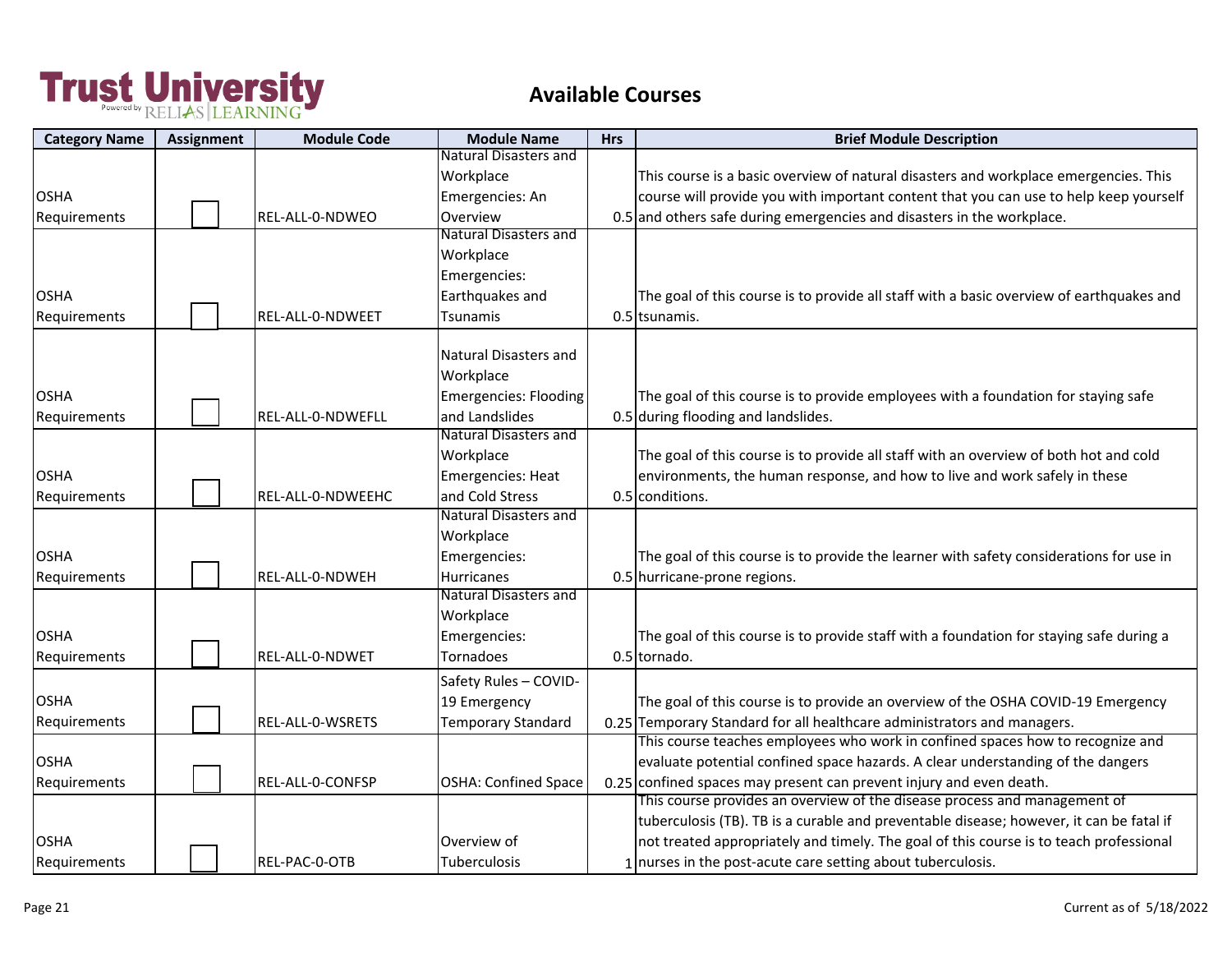| <b>Category Name</b> | Assignment | <b>Module Code</b>     | <b>Module Name</b>      | <b>Hrs</b> | <b>Brief Module Description</b>                                                             |
|----------------------|------------|------------------------|-------------------------|------------|---------------------------------------------------------------------------------------------|
|                      |            |                        |                         |            | This course will introduce you to the influenza pandemic response and its three stages      |
|                      |            |                        |                         |            | of preparation, response, and recovery. You will learn about the basic elements of a        |
| <b>OSHA</b>          |            |                        | Pandemic Influenza      |            | pandemic influenza plan and the steps needed to implement this plan when                    |
| Requirements         |            | <b>REL-ALL-0-PANIP</b> | Preparation             |            | 1 responding to pandemic levels of influenza in the community.                              |
|                      |            |                        |                         |            | This program will contain policies and procedures for the use of respirators to prevent     |
|                      |            |                        |                         |            | exposure to airborne diseases. However, these devices can only protect you when             |
| <b>OSHA</b>          |            |                        | Particulate Respirators |            | properly worn. In this course, you will learn about the appropriate fit and use of          |
| Requirements         |            | REL-SRC-0-PROFT        | and OSHA Fit Testing    |            | 0.25 particulate respirators.                                                               |
|                      |            |                        |                         |            | Personal protective equipment, or PPE for short, is one of the first lines of defense       |
|                      |            |                        |                         |            | against physical hazards of various sorts. You must also recognize the situations that      |
| <b>OSHA</b>          |            |                        | Personal Protective     |            | require the use of PPE and know how to correctly put on (donning) and remove                |
| Requirements         |            | REL-ALL-0-PPE          | Equipment               |            | $0.25$ (doffing) the equipment you need.                                                    |
|                      |            |                        |                         |            | This course is about workplace slip, trip, and falls hazards. It alerts you to the serious  |
|                      |            |                        |                         |            | consequences that can result even from a simple fall or a near fall, and provides           |
| <b>OSHA</b>          |            |                        | Preventing Slips, Trips |            | information about measures that can help you prevent these incidents and reduce             |
| Requirements         |            | REL-ALL-0-PSTF         | and Falls               |            | 0.25 potential injuries.                                                                    |
|                      |            |                        |                         |            |                                                                                             |
|                      |            |                        |                         |            | A thorough incident investigation aims to reveal causation and suggestions for the          |
|                      |            |                        |                         |            | implementation of preventive measures. This course will also help you to understand         |
| <b>OSHA</b>          |            |                        | Responding to           |            | the significant role you play in incident investigation and prevention. The application of  |
| Requirements         |            | REL-PAC-0-REI          | Employee Incidents      |            | 1 this information to the workplace allows you to prevent future incidents.                 |
| <b>OSHA</b>          |            |                        |                         |            | This course focuses on the safe and effective methods to transfer individuals.              |
| Requirements         |            | REL-ALL-0-CPTRF        | Safe Transfers          |            | 0.25 Throughout the course, you'll be asked to make decisions regarding the appropriate     |
|                      |            |                        |                         |            | In this course, you will learn about types of sharps, what to do if you experience a        |
|                      |            |                        | Sharps Injury           |            | sharps injury and how you can prevent injury caused by sharps. You will encounter           |
| <b>OSHA</b>          |            |                        | Prevention and          |            | several scenarios where you will apply your knowledge of sharps and how to prevent          |
| Requirements         |            | REL-ALL-0-SIPR         | Response                |            | 0.5 sharps injury.                                                                          |
|                      |            |                        |                         |            |                                                                                             |
|                      |            |                        |                         |            | Preventing falls is everyones responsibility. It takes a team effort to have an eye out for |
| <b>OSHA</b>          |            |                        | Slips, Trips, and Falls |            | potential hazards and then to ACT to remove them. This course is designed to help you       |
| Requirements         |            | REL-PAC-0-STFP         | Prevention              |            | 0.5 get engaged in preventing slips, trips, and falls within your community.                |
|                      |            |                        |                         |            | This course describes what substance use disorders are and what signs might suggest         |
|                      |            |                        |                         |            | someone is using substances. It explains the impact of substance use in the workplace.      |
| <b>OSHA</b>          |            |                        | Substance Use in the    |            | It also gives an overview of how you can get help if you or your coworker has a             |
| Requirements         |            | REL-ALL-0-SUW          | Workplace               |            | 1 problem with substance use.                                                               |
|                      |            |                        |                         |            | This course presents the principles of transmission-based precautions and strategies to     |
|                      |            |                        |                         |            | apply them in daily practice. It differentiates between transmission-based precautions      |
| <b>OSHA</b>          |            |                        | Transmission-Based      |            | and standard precautions, and identifies when and how to implement the appropriate          |
| Requirements         |            | REL-SRC-0-TBP          | Precautions             |            | 0.5 precautions.                                                                            |
| Page 22              |            |                        |                         |            | Current as of 5/18/2022                                                                     |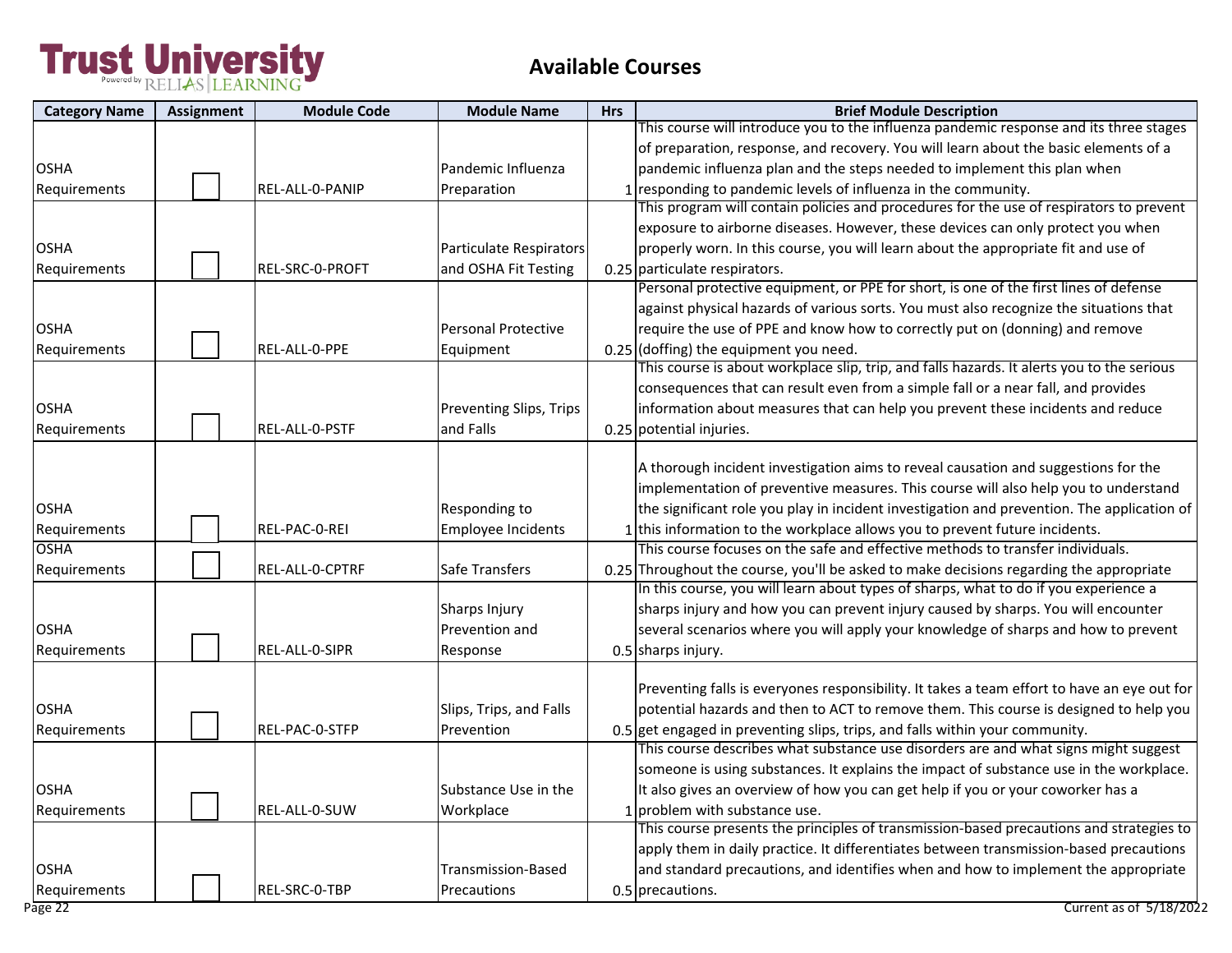| <b>OSHA</b><br><b>Tuberculosis Basics</b><br>0.5 of tuberculosis.<br>Requirements<br>REL-ALL-0-TUBBAS<br>Exposure and injury prevention is the responsibility of each and every employee.<br>Understanding<br>Bloodborne<br>Knowing what is in your organization's ECP, and adhering to it, is a great step forward<br>0.75 in maintaining a safe and injury free workplace. This course aligns with OSHA's<br>REL-ALL-0-UBBPATH<br>Pathogens<br>Requirements<br><b>Understanding</b><br>Workplace Violence<br>REL-ALL-0-UWRKVLN<br>0.5 In this course, you will learn how to spot, prevent, and respond to workplace violence.<br>It is important that you are aware of common hazards in the workplace and tools and<br>techniques to keep yourself safe. Some situations will be specific to working in an<br>Workplace Safety: The<br>0.25 organization, a home, or the community.<br>REL-ALL-0-WSTB<br><b>Basics</b><br>One of out of four vehicle accidents can be blamed on poor backing techniques. This<br>presentation will provide information that employers and employees can use to help<br>Backing Up a Vehicle<br>$0.25$ prevent accidents while on the job.<br>TUBackingSafely<br>Safely<br><b>Trust University</b><br>Distracted driving is dangerous. This course will provide safety tips to help you stay<br>0.5 safer on road and prevent accidents.<br><b>Distracted Driving</b><br><b>Trust University</b><br>TUDistDriv | <b>Category Name</b> | <b>Assignment</b> | <b>Module Code</b> | <b>Module Name</b> | <b>Hrs</b> | <b>Brief Module Description</b>                                                            |
|--------------------------------------------------------------------------------------------------------------------------------------------------------------------------------------------------------------------------------------------------------------------------------------------------------------------------------------------------------------------------------------------------------------------------------------------------------------------------------------------------------------------------------------------------------------------------------------------------------------------------------------------------------------------------------------------------------------------------------------------------------------------------------------------------------------------------------------------------------------------------------------------------------------------------------------------------------------------------------------------------------------------------------------------------------------------------------------------------------------------------------------------------------------------------------------------------------------------------------------------------------------------------------------------------------------------------------------------------------------------------------------------------------------------------------------------------|----------------------|-------------------|--------------------|--------------------|------------|--------------------------------------------------------------------------------------------|
| <b>OSHA</b><br><b>OSHA</b><br>Requirements<br><b>OSHA</b><br>Requirements                                                                                                                                                                                                                                                                                                                                                                                                                                                                                                                                                                                                                                                                                                                                                                                                                                                                                                                                                                                                                                                                                                                                                                                                                                                                                                                                                                        |                      |                   |                    |                    |            | The goal of this course is to provide all healthcare providers with a basic understanding  |
|                                                                                                                                                                                                                                                                                                                                                                                                                                                                                                                                                                                                                                                                                                                                                                                                                                                                                                                                                                                                                                                                                                                                                                                                                                                                                                                                                                                                                                                  |                      |                   |                    |                    |            |                                                                                            |
|                                                                                                                                                                                                                                                                                                                                                                                                                                                                                                                                                                                                                                                                                                                                                                                                                                                                                                                                                                                                                                                                                                                                                                                                                                                                                                                                                                                                                                                  |                      |                   |                    |                    |            |                                                                                            |
|                                                                                                                                                                                                                                                                                                                                                                                                                                                                                                                                                                                                                                                                                                                                                                                                                                                                                                                                                                                                                                                                                                                                                                                                                                                                                                                                                                                                                                                  |                      |                   |                    |                    |            |                                                                                            |
|                                                                                                                                                                                                                                                                                                                                                                                                                                                                                                                                                                                                                                                                                                                                                                                                                                                                                                                                                                                                                                                                                                                                                                                                                                                                                                                                                                                                                                                  |                      |                   |                    |                    |            |                                                                                            |
|                                                                                                                                                                                                                                                                                                                                                                                                                                                                                                                                                                                                                                                                                                                                                                                                                                                                                                                                                                                                                                                                                                                                                                                                                                                                                                                                                                                                                                                  |                      |                   |                    |                    |            |                                                                                            |
|                                                                                                                                                                                                                                                                                                                                                                                                                                                                                                                                                                                                                                                                                                                                                                                                                                                                                                                                                                                                                                                                                                                                                                                                                                                                                                                                                                                                                                                  |                      |                   |                    |                    |            |                                                                                            |
|                                                                                                                                                                                                                                                                                                                                                                                                                                                                                                                                                                                                                                                                                                                                                                                                                                                                                                                                                                                                                                                                                                                                                                                                                                                                                                                                                                                                                                                  |                      |                   |                    |                    |            |                                                                                            |
|                                                                                                                                                                                                                                                                                                                                                                                                                                                                                                                                                                                                                                                                                                                                                                                                                                                                                                                                                                                                                                                                                                                                                                                                                                                                                                                                                                                                                                                  |                      |                   |                    |                    |            |                                                                                            |
|                                                                                                                                                                                                                                                                                                                                                                                                                                                                                                                                                                                                                                                                                                                                                                                                                                                                                                                                                                                                                                                                                                                                                                                                                                                                                                                                                                                                                                                  |                      |                   |                    |                    |            |                                                                                            |
|                                                                                                                                                                                                                                                                                                                                                                                                                                                                                                                                                                                                                                                                                                                                                                                                                                                                                                                                                                                                                                                                                                                                                                                                                                                                                                                                                                                                                                                  |                      |                   |                    |                    |            |                                                                                            |
|                                                                                                                                                                                                                                                                                                                                                                                                                                                                                                                                                                                                                                                                                                                                                                                                                                                                                                                                                                                                                                                                                                                                                                                                                                                                                                                                                                                                                                                  |                      |                   |                    |                    |            |                                                                                            |
|                                                                                                                                                                                                                                                                                                                                                                                                                                                                                                                                                                                                                                                                                                                                                                                                                                                                                                                                                                                                                                                                                                                                                                                                                                                                                                                                                                                                                                                  |                      |                   |                    |                    |            |                                                                                            |
|                                                                                                                                                                                                                                                                                                                                                                                                                                                                                                                                                                                                                                                                                                                                                                                                                                                                                                                                                                                                                                                                                                                                                                                                                                                                                                                                                                                                                                                  |                      |                   |                    |                    |            |                                                                                            |
|                                                                                                                                                                                                                                                                                                                                                                                                                                                                                                                                                                                                                                                                                                                                                                                                                                                                                                                                                                                                                                                                                                                                                                                                                                                                                                                                                                                                                                                  |                      |                   |                    |                    |            |                                                                                            |
|                                                                                                                                                                                                                                                                                                                                                                                                                                                                                                                                                                                                                                                                                                                                                                                                                                                                                                                                                                                                                                                                                                                                                                                                                                                                                                                                                                                                                                                  |                      |                   |                    |                    |            | Safety committee are an essential component to reducing and preventing injuries but        |
| sometimes they need a little zap of energy. Take this course to find out what your<br><b>Energizing Your Safety</b>                                                                                                                                                                                                                                                                                                                                                                                                                                                                                                                                                                                                                                                                                                                                                                                                                                                                                                                                                                                                                                                                                                                                                                                                                                                                                                                              |                      |                   |                    |                    |            |                                                                                            |
| TUEnerSafeComm<br>Committee<br>0.5 organization can do to energize your committee.<br><b>Trust University</b>                                                                                                                                                                                                                                                                                                                                                                                                                                                                                                                                                                                                                                                                                                                                                                                                                                                                                                                                                                                                                                                                                                                                                                                                                                                                                                                                    |                      |                   |                    |                    |            |                                                                                            |
| Hand and power tools can cause severe injuries if proper safety measures are not                                                                                                                                                                                                                                                                                                                                                                                                                                                                                                                                                                                                                                                                                                                                                                                                                                                                                                                                                                                                                                                                                                                                                                                                                                                                                                                                                                 |                      |                   |                    |                    |            |                                                                                            |
| implemented, this course will provide information on both the employer and                                                                                                                                                                                                                                                                                                                                                                                                                                                                                                                                                                                                                                                                                                                                                                                                                                                                                                                                                                                                                                                                                                                                                                                                                                                                                                                                                                       |                      |                   |                    |                    |            |                                                                                            |
| <b>Hand and Power Tools</b><br>0.5 employee obligations under the OSHA standard(s).<br><b>Trust University</b><br>TUHandPowrTool                                                                                                                                                                                                                                                                                                                                                                                                                                                                                                                                                                                                                                                                                                                                                                                                                                                                                                                                                                                                                                                                                                                                                                                                                                                                                                                 |                      |                   |                    |                    |            |                                                                                            |
| Employees tele-commuting need to understand how to set up their personal                                                                                                                                                                                                                                                                                                                                                                                                                                                                                                                                                                                                                                                                                                                                                                                                                                                                                                                                                                                                                                                                                                                                                                                                                                                                                                                                                                         |                      |                   |                    |                    |            |                                                                                            |
| Home Office                                                                                                                                                                                                                                                                                                                                                                                                                                                                                                                                                                                                                                                                                                                                                                                                                                                                                                                                                                                                                                                                                                                                                                                                                                                                                                                                                                                                                                      |                      |                   |                    |                    |            | workspace to reduce and/or eliminate ergonomic exposures. This training will provide       |
| <b>TUHomeOffcErgo</b><br>0.5 employees with the necessary information to meet this objective.<br><b>Trust University</b><br>Ergonomics                                                                                                                                                                                                                                                                                                                                                                                                                                                                                                                                                                                                                                                                                                                                                                                                                                                                                                                                                                                                                                                                                                                                                                                                                                                                                                           |                      |                   |                    |                    |            |                                                                                            |
|                                                                                                                                                                                                                                                                                                                                                                                                                                                                                                                                                                                                                                                                                                                                                                                                                                                                                                                                                                                                                                                                                                                                                                                                                                                                                                                                                                                                                                                  |                      |                   |                    |                    |            | Kitchens are filled with the potential for many types of accidents. To stay safe, consider |
| 0.5 each of these possible hazards and identify ways to safeguard yourself.<br><b>Trust University</b><br>TUKitcSafe<br>Kitchen Safety                                                                                                                                                                                                                                                                                                                                                                                                                                                                                                                                                                                                                                                                                                                                                                                                                                                                                                                                                                                                                                                                                                                                                                                                                                                                                                           |                      |                   |                    |                    |            |                                                                                            |
| Injuries to the back, neck and shoulders account for about two thirds of manual                                                                                                                                                                                                                                                                                                                                                                                                                                                                                                                                                                                                                                                                                                                                                                                                                                                                                                                                                                                                                                                                                                                                                                                                                                                                                                                                                                  |                      |                   |                    |                    |            |                                                                                            |
| material handling claims (MMH) in the workforce. By taking this course, learners will                                                                                                                                                                                                                                                                                                                                                                                                                                                                                                                                                                                                                                                                                                                                                                                                                                                                                                                                                                                                                                                                                                                                                                                                                                                                                                                                                            |                      |                   |                    |                    |            |                                                                                            |
| <b>Manual Material</b><br>understand the risks associated with MMH and methods to prevent injuries and                                                                                                                                                                                                                                                                                                                                                                                                                                                                                                                                                                                                                                                                                                                                                                                                                                                                                                                                                                                                                                                                                                                                                                                                                                                                                                                                           |                      |                   |                    |                    |            |                                                                                            |
| <b>Trust University</b><br>TUManuMateHand<br>Handling<br>0.5 incidents.                                                                                                                                                                                                                                                                                                                                                                                                                                                                                                                                                                                                                                                                                                                                                                                                                                                                                                                                                                                                                                                                                                                                                                                                                                                                                                                                                                          |                      |                   |                    |                    |            |                                                                                            |
| New to the Recordkeeping process and standard? Then this course is for you! This                                                                                                                                                                                                                                                                                                                                                                                                                                                                                                                                                                                                                                                                                                                                                                                                                                                                                                                                                                                                                                                                                                                                                                                                                                                                                                                                                                 |                      |                   |                    |                    |            |                                                                                            |
| course will provide basic information on the standard and resources to get you<br>OSHA Recordkeeping:                                                                                                                                                                                                                                                                                                                                                                                                                                                                                                                                                                                                                                                                                                                                                                                                                                                                                                                                                                                                                                                                                                                                                                                                                                                                                                                                            |                      |                   |                    |                    |            |                                                                                            |
| <b>TUOSHARKTheBasics</b><br>The Very Basics<br>0.5 started. If you have questions please contact your Senior Loss Control Consultant.<br><b>Trust University</b>                                                                                                                                                                                                                                                                                                                                                                                                                                                                                                                                                                                                                                                                                                                                                                                                                                                                                                                                                                                                                                                                                                                                                                                                                                                                                 |                      |                   |                    |                    |            |                                                                                            |
| <b>OSHA</b>                                                                                                                                                                                                                                                                                                                                                                                                                                                                                                                                                                                                                                                                                                                                                                                                                                                                                                                                                                                                                                                                                                                                                                                                                                                                                                                                                                                                                                      |                      |                   |                    |                    |            |                                                                                            |
| Recordskeeping:<br>This course answers the most common questions and addresses easily misunderstood                                                                                                                                                                                                                                                                                                                                                                                                                                                                                                                                                                                                                                                                                                                                                                                                                                                                                                                                                                                                                                                                                                                                                                                                                                                                                                                                              |                      |                   |                    |                    |            |                                                                                            |
| <b>Trust University</b><br><b>TUOSHARKCommMist</b><br><b>Common Mistakes</b><br>0.5 questions on recordkeeping.                                                                                                                                                                                                                                                                                                                                                                                                                                                                                                                                                                                                                                                                                                                                                                                                                                                                                                                                                                                                                                                                                                                                                                                                                                                                                                                                  |                      |                   |                    |                    |            |                                                                                            |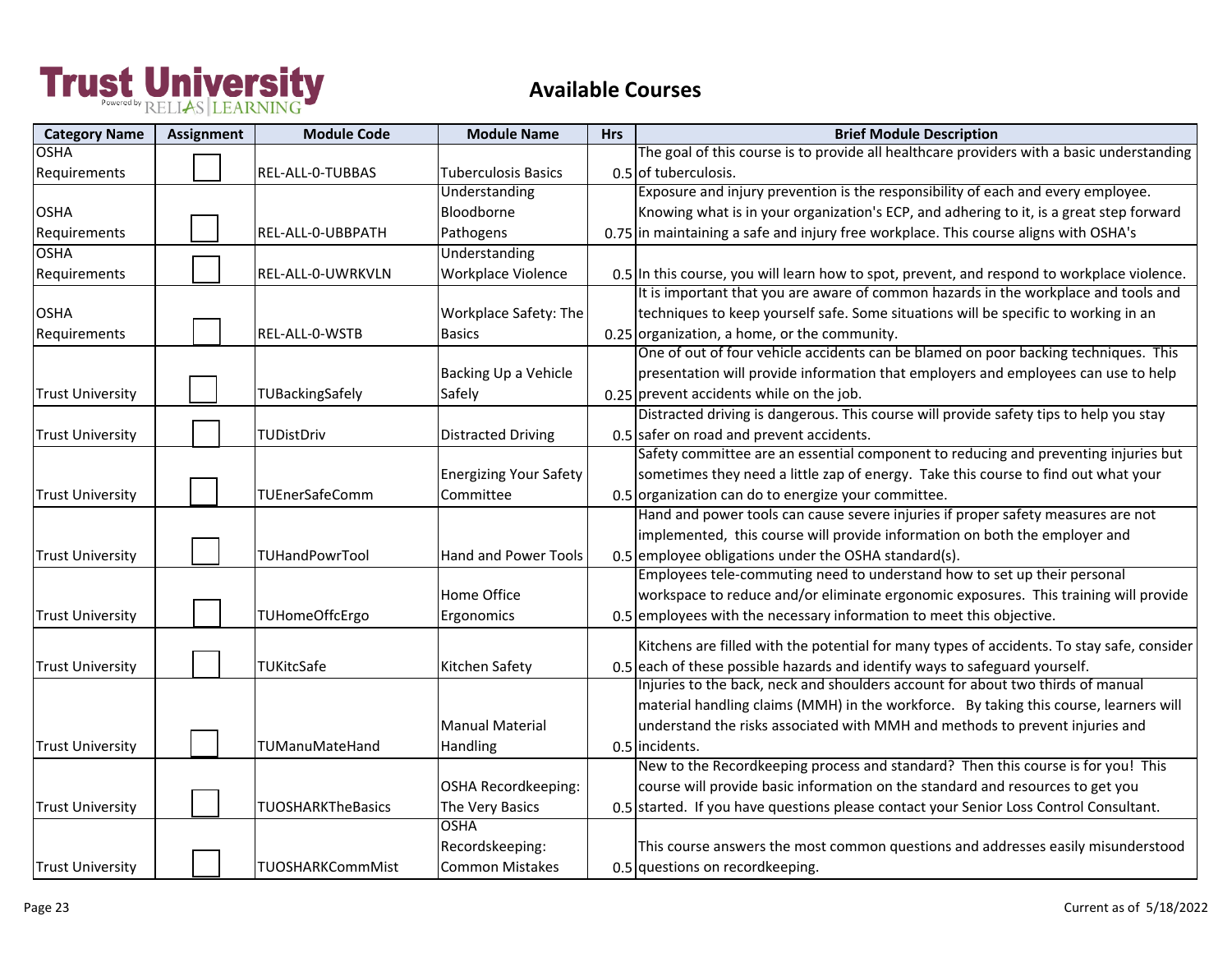| <b>Category Name</b>    | Assignment | <b>Module Code</b>              | <b>Module Name</b>          | <b>Hrs</b> | <b>Brief Module Description</b>                                                            |
|-------------------------|------------|---------------------------------|-----------------------------|------------|--------------------------------------------------------------------------------------------|
|                         |            |                                 |                             |            |                                                                                            |
|                         |            |                                 | Personal Safety in the      |            | Workplace Violence can affect your employees who work in the community. This               |
| <b>Trust University</b> |            | TUPersSafe                      | Community                   |            | 0.5 course is designed to provide your employees who work outside the office safe.         |
|                         |            |                                 |                             |            | Falls from elevations can cause devastating injuries. Teach your employees to use          |
| <b>Trust University</b> |            | TUPortLadd                      | Portable Ladder Safety      |            | 0.5 ladders safely.                                                                        |
|                         |            |                                 | <b>Protecting Workers</b>   |            | Workers who work outdoors need to understand the risks and solutions to avoid              |
|                         |            |                                 | from the Effects of         |            | illnesses and injuries due to working in a hot environment. This is a beneficial course    |
| <b>Trust University</b> |            | TUProtWorkEffeHeat              | Heat                        |            | 0.5 for them to take prior to working outdoors in the summer months.                       |
|                         |            |                                 | Slips, Trips and Falls      |            | Slips, trips and falls are one of the most preventable WC injury. This course will         |
|                         |            |                                 | Identification and          |            | provide your employees with the information necessary to reduce and/or prevent             |
| Trust University        |            | TUSlipTrip                      | Prevention                  |            | 0.5 injuries.                                                                              |
|                         |            |                                 | Tailgate Topics -           |            |                                                                                            |
|                         |            | <b>TUTailgateTopicMergingCh</b> | Merging and Changing        |            | This course will help drivers understand the risks and how to safely merge and change      |
| <b>Trust University</b> |            | anging                          | Lanes                       |            | 0.25 lanes as well as safe passing techniques.                                             |
|                         |            |                                 |                             |            | Statistics show that forty percent of all car crashes involve intersections. This course   |
|                         |            |                                 | Tailgate Topics - Right     |            | will provide information that will reduce the likelihood of you being contributing to this |
| <b>Trust University</b> |            | TUTailgateTopicRightofWay       | of Way                      |            | 0.25 statistic.                                                                            |
|                         |            |                                 | Tailgate Topics-            |            | This program will help you to identify the signs of aggressive driving and road rage and   |
|                         |            |                                 | Aggressive Driving and      |            | provide methods to help reduce and or avoid aggressive driving situations or becoming      |
| <b>Trust University</b> |            | TUTTAggressDrive                | Road Rage                   |            | 0.25 a victim of another aggressive driver.                                                |
|                         |            |                                 |                             |            |                                                                                            |
|                         |            |                                 |                             |            | This course is designed for homecare workers to provide an overview of interacting         |
|                         |            |                                 |                             |            | with clients with Dementia to keep both the employee and the client safe. The course       |
|                         |            |                                 | <b>Tips for Maintaining</b> |            | will provide information on the risks of working with people with Dementia, signs and      |
|                         |            |                                 | Health and Safety with      |            | symptoms of dementia, and effective techniques to keep clients with Dementia calm          |
| <b>Trust University</b> |            | <b>TUDementia</b>               | Clients With Dementia       |            | 0.5 and help to manage the situation when they become agitated.                            |
|                         |            |                                 |                             |            |                                                                                            |
|                         |            |                                 | <b>Tips for Safely</b>      |            | This course is designed for homecare workers to identify and reduce risks associated       |
|                         |            |                                 | <b>Handling Threatening</b> |            | with threats within the home from other people. The information contained in the           |
|                         |            |                                 | <b>Behavior When</b>        |            | training is important for both caregivers and clients. The information learned can be      |
| <b>Trust University</b> |            | <b>TUThreBeha</b>               | <b>Providing Homecare</b>   |            | 0.5 shared with families and other caregivers.                                             |
|                         |            |                                 |                             |            | Winter in New England can be beautiful yet challenging. This course will provide safety    |
| <b>Trust University</b> |            | TUWintSafe                      | <b>Winter Safety</b>        |            | 0.5 tips to help prevent injuries and incidents.                                           |
|                         |            |                                 | Workplace Violence          |            | Homecare workers and companions are particularly vulnerable to workplace violence.         |
|                         |            |                                 | Prevention in Home          |            | These workers faced unprotected and unpredictable environment each time they enter         |
| <b>Trust University</b> |            | TUWPVinHH                       | <b>Health Care</b>          |            | $0.5$ a patient or clients community and home.                                             |
| Workforce Skills-       |            |                                 |                             |            | The goal of this course is to provide managers and leaders with an understanding of        |
| Supervision and         |            |                                 | Workplace Substance         |            | the competencies needed to identify and manage employees with substance use                |
| Management              |            | REL-ALL-0-WSU                   | Use                         |            | 2 issues.                                                                                  |
| Page 24                 |            |                                 |                             |            | Current as of 5/18/2022                                                                    |